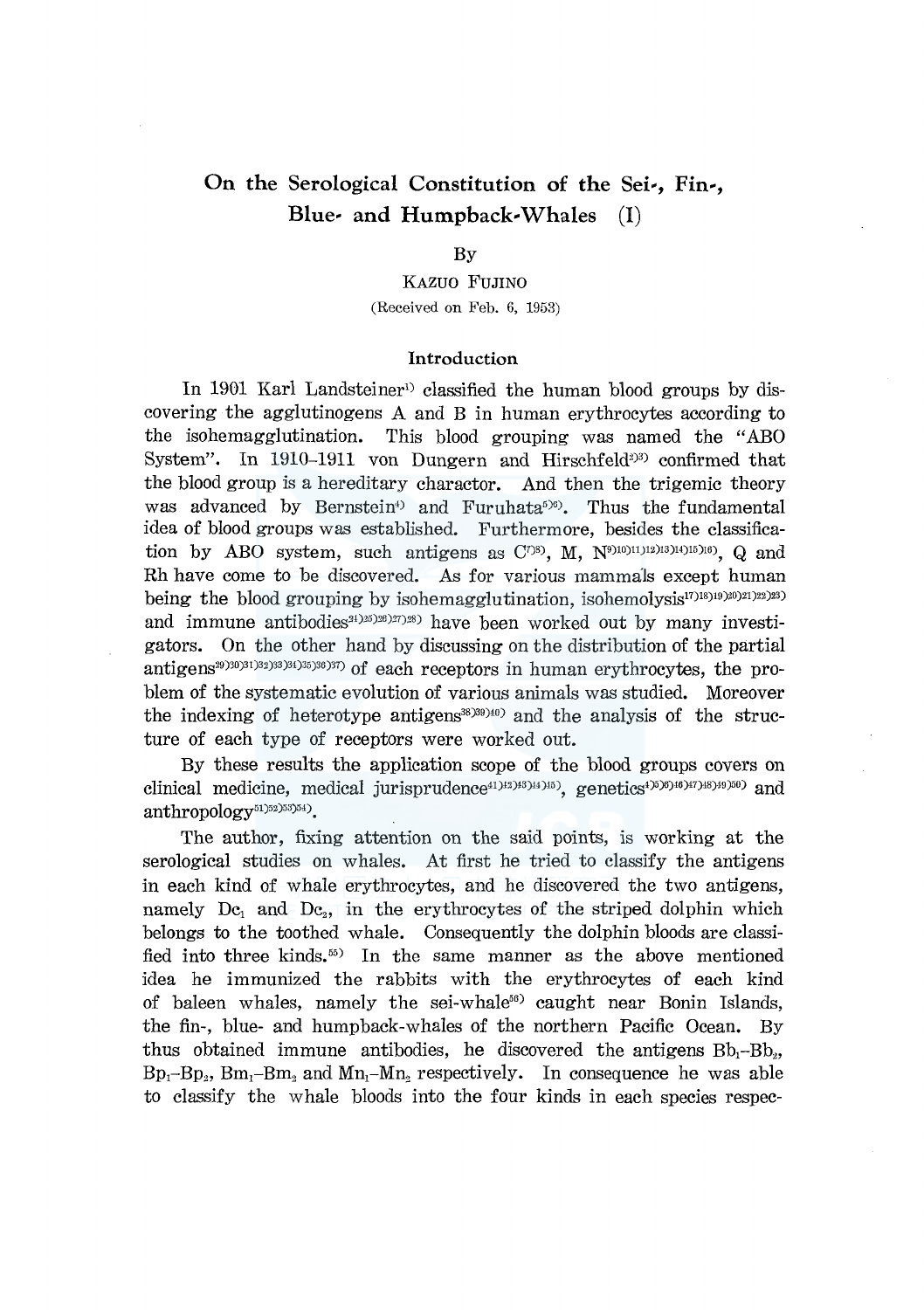tively.

Most of this study was performed through various difficulties on the whaling factory ship "Baikal-maru", and owes very much to the comprehension and assistance by each member of the Division of northern Pacific Whaling Operation of the Kyokuyo-Hogei Co. Ltd., to whom the author express here his appreciation. The author also express his hearty thanks to Prof. Tanemoto Furuhata of the Institute of Legal Medicine, Tokyo Medical and Dental University for his kindness in guiding and in reading the original manuscript: to Emeritus Prof. Ikusaku Amemiya and Prof. Yoshio Hiyama, both of the Fisheries Department, Faculty of Agriculture, Tokyo University, who kindly read the original manuscript: to Prof. Teizo Ogawa of the Anatomical Institute, Faculty of Medicine, Tokyo University, for his valuable advice in naming the antigens: to Dr. Hideo Omura, chief of the first Biological Research Section, Fisheries Agency, and Dr. Tsutomu Maruyama, chief of the Whales Research Institute, for their usual encouragements, and to Dr. Katsumi Yamaguchi who has guided the author directly and given him a precious advice.

#### **Material and Method**

*Erythrocytes and Serum of Whale:* When a whale was pulled up to the working deck and its tail flukes were cut off, the blood which flowed out of the caudal artery was collected in a bottle. After coagulation, the erythrocytes were separated and cleaned with the physiological salt solution. These erythrocytes were used for immunization adsorption and reaction test. The separated serum was made inactive in the warm bath of 56°C for 30 minutes. And then the physiological salt solution with  $5%$  carbolic acid was added, its quantity being  $1/10$  of that of the serum. After enough mixing it was preserved in the ice box.

*Human Erythrocytes:* The blood was taken from the elbow vein of a healthy person and was cleaned several times with the physiological salt solution and then centrifuged. The precipitated erythrocytes were used for adsorption, agglutination and hemolysis.

*Immune Animal:* The rabbit used for immunization must be healthy and 2.5 to 3.0 kg. in weight. Previous to immunization, its serum type and whether the rabbit is secretor or non-secretor concerning A receptor, namely  $A^*$ -type or  $A^-$ -type was also examined.

Immunizing Method: At first the 10% suspension of the cleaned erythrocytes was made of the salt solution. Each other day 5 cc. of the suspension was injected into the ear vein of the rabbit, 7 time in all.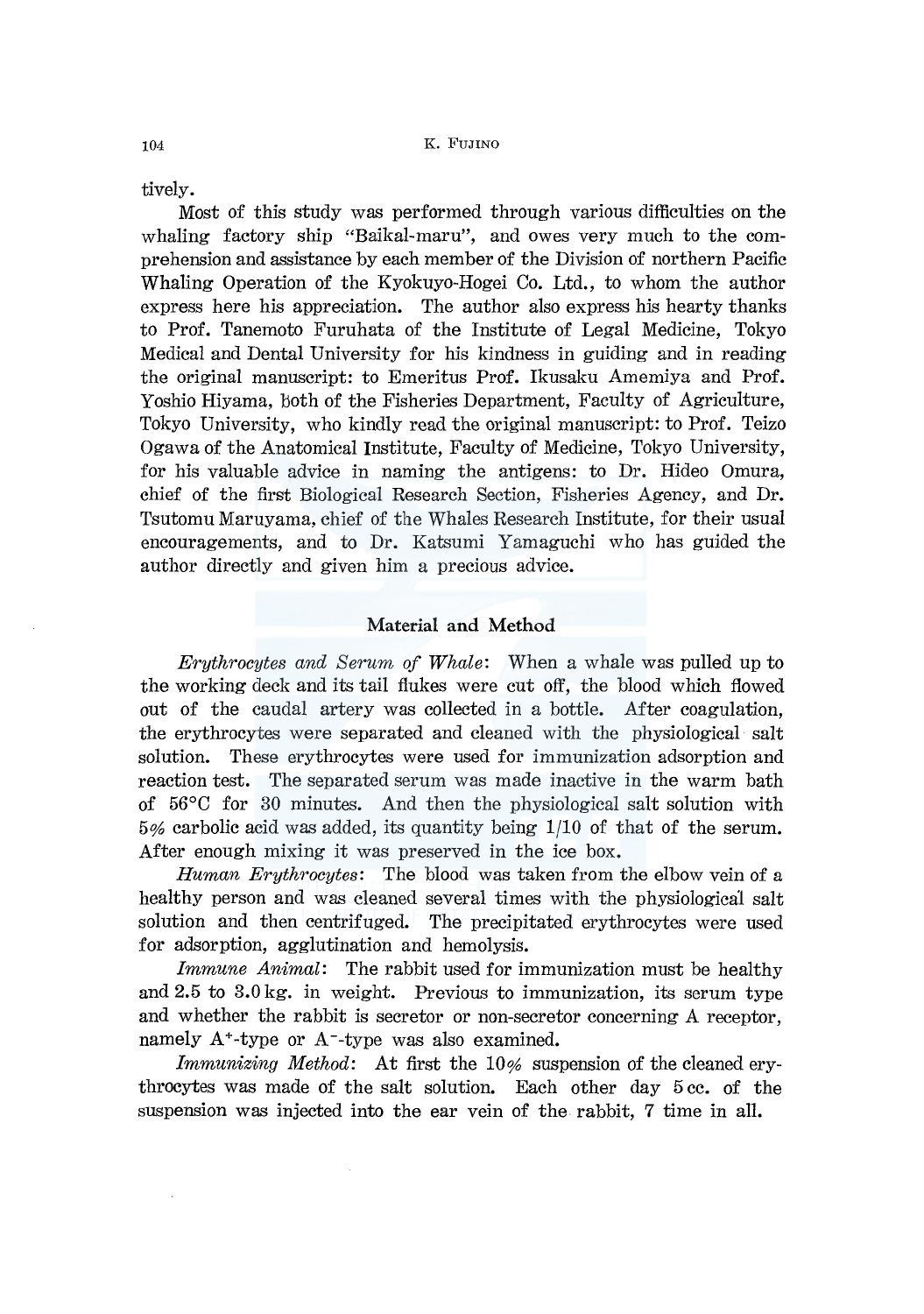On the Serological Constitution of the Sei-, Fin-, Blue- and Humpback-Whales. (I) 105

*Collecting and Preserving Method of Antiserum:* One week after the latest injection, the whole blood was collected from the carotid artery of the immunized rabbit. The separated serum was made inactive in the warm bath of 56°C for 30 minutes. And then the physiological salt solution with  $5\%$  carbolic acid was added to it, its quantity being  $1/10$ of that of the serum. After adequate mixing, it was preserved in the ice box. Food was withheld for 12 hours prior to the bleeding so as to prevent the turbidity of the serum.

*Testing Method of Agglutination and Hemolysis:* 30 minutes after mixing antigens and antibodies the agglutination was confirmed by the holeglass method in the room temperature. The hemolysis was judged by the test tube method, adding the guinea pig serum as complement, after 30 minutes warm bathing of 37°C.

*Adsorption Test:* Erythrocytes used for adsorption were to be the cleaned one, and to be regulated in quantity according to the dilution of the antiserum. After being left in the room temperature for a few hours the upper clear part was used for reaction. Meanwhile the mixture was shaken several times in order to make rapid the adsorption.

### lsohemagglutination

(a) Sei-whale On rare occasions, the isohemagglutination was recognized in sei-whale, but its reaction was so weak that it was impossible to classify the antigens existing in the sei-whale erythrocytes. (See Table I)

|             |                                            |    |                  |   |   |   |   |   |   |   |    |    | Erythrocytes of the sei whales |     |    |    |      |
|-------------|--------------------------------------------|----|------------------|---|---|---|---|---|---|---|----|----|--------------------------------|-----|----|----|------|
|             |                                            | 1  | $\boldsymbol{2}$ | 3 | 4 | 5 | 6 | 7 | 8 | 9 | 10 | 11 | 12                             | 13  | 14 | 15 | - 16 |
|             | 1                                          |    |                  |   |   |   |   |   |   |   |    |    |                                |     |    |    |      |
| Normal      | $\boldsymbol{2}$                           |    |                  |   |   |   |   |   |   |   |    |    |                                |     |    |    |      |
|             | 3                                          |    |                  |   |   |   |   |   |   |   |    |    |                                |     |    |    |      |
|             |                                            | -- |                  |   |   |   |   |   |   |   |    |    |                                |     |    |    |      |
|             | $\frac{4}{5}$                              |    |                  |   |   |   |   |   |   |   |    |    |                                |     |    |    |      |
| <b>Sera</b> | 6                                          |    |                  |   |   |   |   |   |   |   |    |    |                                |     |    |    |      |
|             | 7                                          |    |                  |   |   |   |   |   |   |   |    |    |                                |     |    |    |      |
| S,          | $\begin{smallmatrix}8\\9\end{smallmatrix}$ |    |                  |   |   |   |   |   |   |   |    |    |                                |     |    |    |      |
|             |                                            |    |                  |   |   |   |   |   |   |   |    |    |                                |     |    |    |      |
| the         | 10                                         |    |                  |   |   |   |   |   |   |   |    |    |                                |     |    |    |      |
|             | 11                                         |    |                  |   |   |   |   |   |   |   |    |    |                                | ┿   |    |    |      |
| Iæ.         | 12                                         |    |                  |   |   |   |   |   |   |   |    |    |                                |     |    |    |      |
|             | 13                                         |    |                  |   |   |   |   |   |   |   |    |    |                                |     |    |    |      |
|             | 14                                         |    |                  |   |   |   |   |   |   |   |    |    |                                |     |    |    |      |
|             | 15                                         |    |                  |   |   |   |   |   |   |   |    |    |                                |     |    |    |      |
| whales      | 16                                         |    |                  |   |   |   |   |   |   |   |    |    |                                | $+$ |    |    |      |

Table I. Isohemagglutination of the sei whale.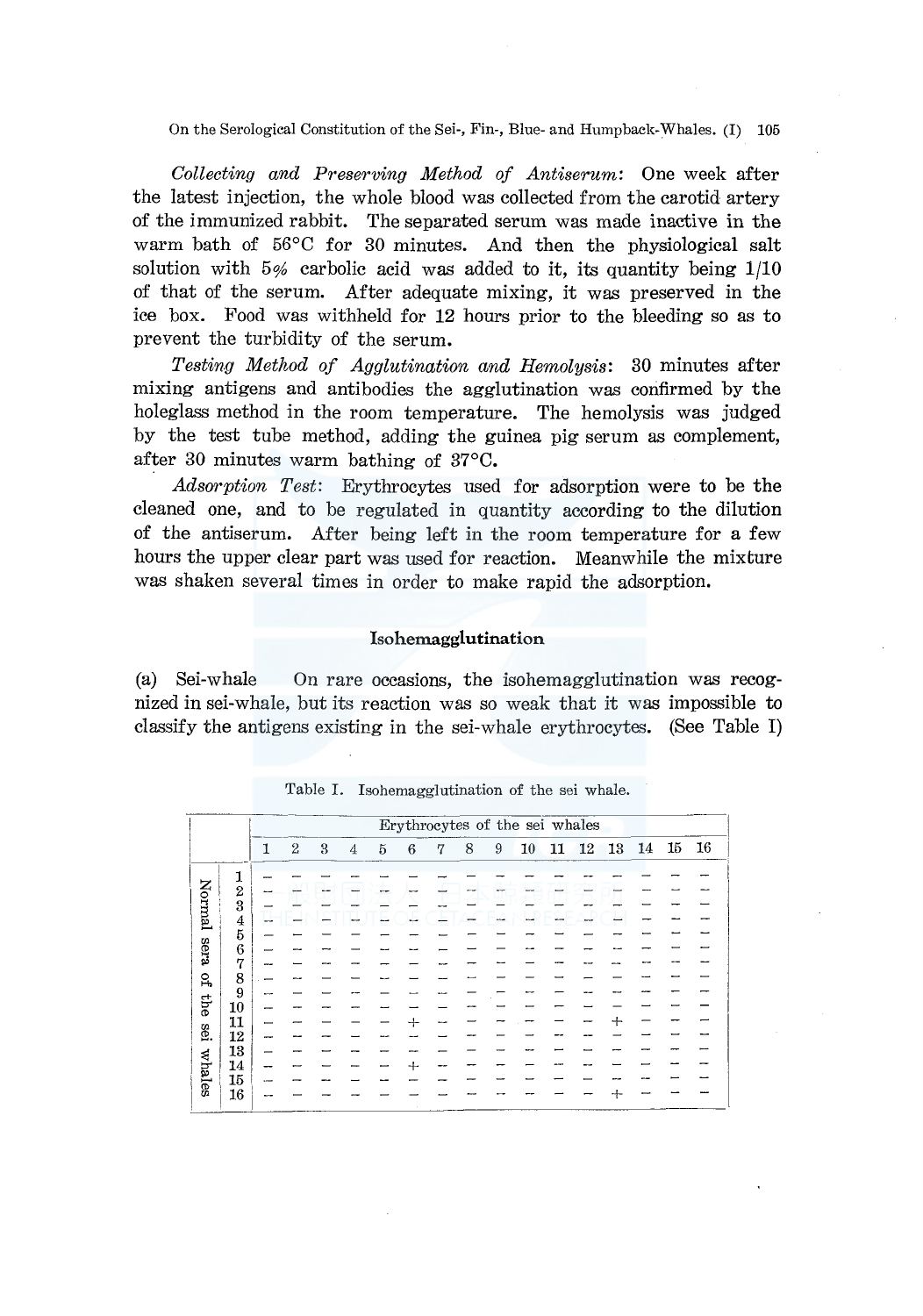106 K. FUJINO

(b) Fin-whale The isohemagglutination was generally weak, but sometimes it was comparatively strong. In the latter case, some one showed a relation with the reaction by the immune agglutinin which is to be stated afterward. (See Sera Nos. 9 and 13 of Table II) But it was difficult to classify clearly the antigens existing in the erythrocytes. On the other hand the agglutinins which have no relation to the immune antibodies were found rarely. (See Sera Nos. 2, 3, 8 & 10 of Table II)

|                         |                  |                          |                |    |   |     |     |     |   |   |        |                | Erythrocytes of the fin whales |                          |    |    |    |    |    |
|-------------------------|------------------|--------------------------|----------------|----|---|-----|-----|-----|---|---|--------|----------------|--------------------------------|--------------------------|----|----|----|----|----|
|                         |                  | 1                        | $\overline{2}$ | 3  | 4 | 5   | 6   | 7   | 8 | 9 | $10\,$ | 11             | 12                             | 13                       | 14 | 15 | 16 | 18 | 20 |
|                         | 1                |                          |                |    |   |     |     |     |   |   |        |                |                                |                          |    |    |    |    |    |
|                         | $\overline{2}$   |                          |                |    |   |     | $+$ | $+$ |   |   |        |                | $\div$                         | --                       |    |    | ┽  |    |    |
|                         | 3                | $\overline{\phantom{a}}$ |                |    |   |     |     |     |   |   |        |                | ⊹⊦                             |                          |    |    |    |    |    |
|                         |                  |                          |                |    |   |     |     |     |   |   |        |                |                                |                          |    |    |    |    |    |
| Normal                  | $\frac{4}{5}$    |                          |                |    |   |     |     |     |   |   |        |                |                                |                          |    |    |    |    |    |
|                         | $\boldsymbol{6}$ |                          |                |    |   |     |     |     |   |   |        |                |                                |                          |    |    |    |    |    |
| sera                    | 7                | $\overline{\phantom{0}}$ |                |    |   |     |     |     |   |   |        |                |                                |                          |    |    |    |    |    |
|                         | $\frac{8}{9}$    | --                       |                |    |   |     | ÷   | ⊣∼  |   |   |        |                | ╫                              |                          |    |    |    |    |    |
| $\mathsf{G}_\mathsf{L}$ |                  | -                        | $+$            | -- |   |     | $+$ | $+$ |   |   | ⊸      | $+$            | ╫                              | -                        |    |    |    |    |    |
|                         | 10               | -                        |                |    |   |     |     |     |   |   |        |                | $\pm$                          |                          |    |    |    |    |    |
| ey <sub>1</sub>         | 11               | -                        |                |    |   |     |     |     |   |   |        |                |                                |                          |    |    |    |    |    |
|                         | 12               | -                        | ---            |    |   |     |     |     |   |   |        | <b>COMPANY</b> | --                             |                          |    |    |    |    |    |
| fin                     | 13               | --                       | #              |    |   | --- | -1- | $+$ |   |   |        | $+$            | 卅                              | $\overline{\phantom{a}}$ |    |    |    |    |    |
|                         | 14               | -                        |                |    |   |     |     |     |   |   |        |                |                                |                          |    |    |    |    |    |
| whales                  | 15               | --                       |                |    |   |     |     |     |   |   |        |                |                                |                          |    |    |    |    |    |
|                         | 16               | ---                      |                |    |   |     |     |     |   |   |        |                |                                |                          |    |    |    |    |    |
|                         | 18               |                          |                |    |   |     |     |     |   |   |        |                |                                |                          |    |    |    |    |    |
|                         | 20               |                          |                |    |   |     |     |     |   |   |        |                |                                |                          |    |    |    |    |    |

Table II. Isohemagglutination of the fin whale.

(c) Blue-whale Generally the isohemagglutination was comparatively strong, and showed a relation to the reaction with the immune agglutinin which is to be stated afterwards. It was possible to classify the antigens existing in the erythrocytes. (See Table III)

(d) Humpback-whale Generally the isohemagglutination was comparatively strong and showed a relation to the reaction with the immune agglutinin which will be described afterwards. The classification of the antigens which exist in the erythrocytes seems to be possible. (See Table IV)

As stated above, among the baleen whales the isohemagglutination was weak in the sei- and fin-whales, so it was impossible to classify the antigens existing in the erythrocytes by their reactions only. On the other hand isohemagglutination was found irregularly in the blue- and humpback-whales, but generally the reaction was strong, and it was possible to classify the antigens existing in the erythrocytes.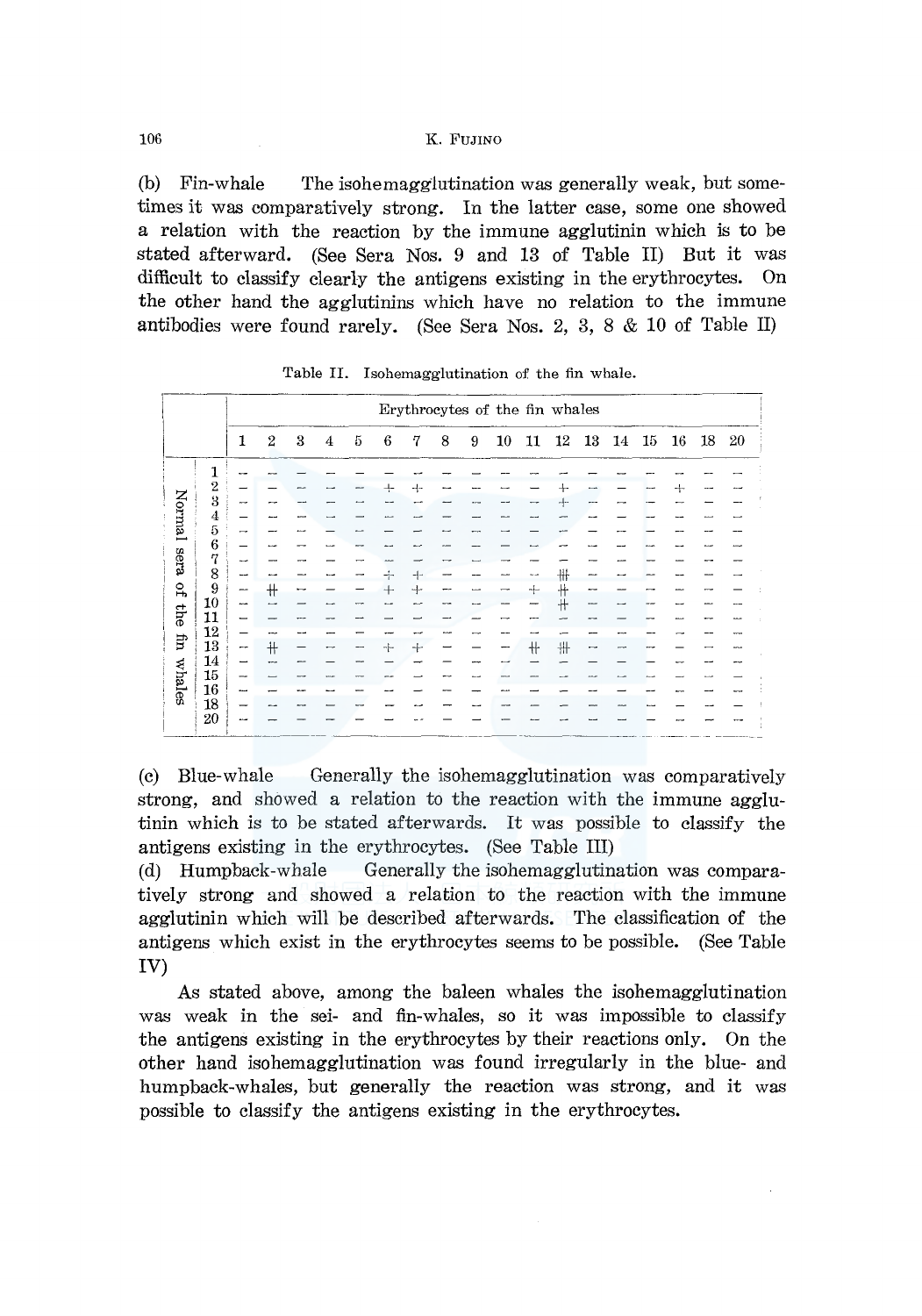|        |     |           |     |     |     | Erythrocytes of the blue whales |     |     |     |     |     |     |     |
|--------|-----|-----------|-----|-----|-----|---------------------------------|-----|-----|-----|-----|-----|-----|-----|
|        |     | 117       | 129 | 140 | 141 | 146                             | 155 | 156 | 157 | 159 | 160 | 164 | 174 |
|        | 117 |           | ╫   |     |     |                                 |     |     |     |     |     |     |     |
|        | 129 | --        |     |     |     |                                 |     |     |     |     |     |     |     |
| Normal | 140 |           | $+$ |     |     |                                 |     |     |     |     |     |     |     |
|        | 141 |           | $+$ |     |     |                                 |     |     |     |     |     |     |     |
| blue   | 146 |           | $+$ |     |     |                                 |     |     |     |     |     |     |     |
|        | 155 | $-$       | $+$ |     |     |                                 |     |     |     |     |     |     |     |
| sera   | 156 | $+$       | 卌   |     |     |                                 |     |     |     |     | ╫   |     |     |
| whales | 157 | ╫         | ╫   |     |     |                                 |     |     |     |     | ╫   |     |     |
| 읿      | 159 | $\ddot{}$ | 卅   |     |     |                                 |     |     |     |     | ╫   |     |     |
| the    | 160 | -         | 卌   |     |     |                                 |     |     |     |     |     |     |     |
|        | 164 | -         | 卝   |     |     |                                 |     |     |     |     |     |     |     |
|        | 174 | #         | ₩   |     |     |                                 |     |     |     |     | ╫   |     |     |

Table III. Isohemagglutination of the blue whale.

Table IV. Isohemagglutination of the humpback whale.

|          |         |     |     |     | Erythrocytes of the humpback whales |     |     |     |            |     |     |
|----------|---------|-----|-----|-----|-------------------------------------|-----|-----|-----|------------|-----|-----|
|          |         | 142 | 143 | 151 | 180                                 | 184 | 191 | 192 | 203        | 204 | 206 |
|          | 142     |     |     |     |                                     |     |     |     | ╫          |     |     |
| kma.     | $143\,$ |     |     | ╫   |                                     |     |     |     | ╫          |     |     |
|          | 151     |     |     |     |                                     |     |     |     | $^{\rm +}$ |     |     |
| humpback | 180     |     |     | ╫   |                                     |     |     |     | ╫          |     |     |
|          | 184     |     |     |     |                                     |     |     |     |            |     |     |
| sera     | 191     |     |     | ╫   |                                     |     |     |     | ₩          |     |     |
|          | 192     |     |     | ╫   |                                     |     |     |     | 卝          |     |     |
| 않        | 203     |     |     |     |                                     |     |     |     |            |     |     |
| whales   | 204     |     |     |     |                                     |     |     |     | ╫╂         |     |     |
| erp      | 206     |     |     |     |                                     |     |     |     | ╫          |     |     |

#### Serum-type

Whether the agglutinins against the receptors A and B of human erythrocytes exist or not in the normal sera of each whale species was examined by the agglutination to each type of human erythrocytes. The frequencies of these types were shown in Table V, in which it was known that  $o'$ - and  $\alpha'$ -types are found in every whale species and the former has high frequency. The agglutinin titer of  $\alpha'$ -type against human A erythrocytes was 2 to 4 times. On the other hand  $\beta'$ -type was found only in the two fin-whales  $(6.5\%)$ , namely Nos. 253 and 277.  ${\rm Their}$ agglutinin titer against human B erythrocytes are 8 times.  $\alpha' \beta'$ -type was found in the fin- and blue-whales. As for the existence of anti-C agglutinin, the positive proof of the experiment of adsorption and dissociation by fresh human A and B type erythrocytes is not obtained yet.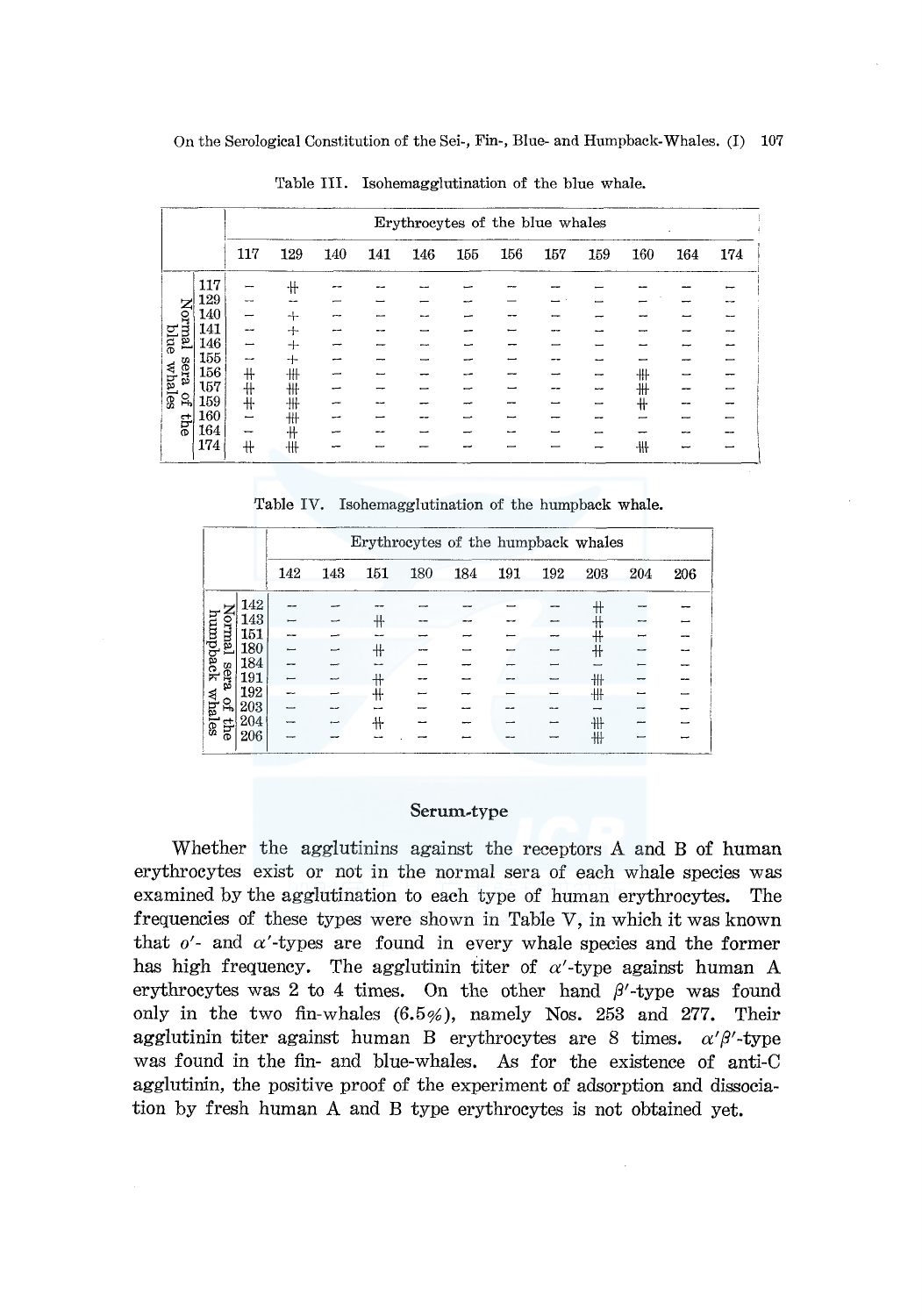## 108 K. FuJrno

|                  | Male       |       | Female     |       | Total      |       |  |  |
|------------------|------------|-------|------------|-------|------------|-------|--|--|
| Serum-type       | Actual No. | %     | Actual No. | %     | Actual No. | %     |  |  |
| $\alpha' \beta'$ | 0          | 0.0   | 0          | 0.0   |            | 0.0   |  |  |
| $\alpha'$        | 2          | 22.2  |            | 14.3  | 3          | 18.8  |  |  |
| $\beta'$         |            | 0.0   |            | 0.0   | 0          | 0.0   |  |  |
| $^{\prime}$      | 77         | 77.8  | 6          | 85.7  | 13         | 81.2  |  |  |
| Total            |            | 100.0 |            | 100.0 | 16         | 100.0 |  |  |

# Table V. Serum-type frequencies of the baleen whales.

(b) Fin whales

(a) Sei whales

|                      | Male       |       | Female     |                           | Total      |       |
|----------------------|------------|-------|------------|---------------------------|------------|-------|
| Serum-type           | Actual No. | %     | Actual No. | $\mathcal{O}_\mathcal{F}$ | Actual No. | %     |
| $\alpha$ ' $\beta$ ' | 3          | 18.8  | 0          | 0.0                       | 3          | 9.6   |
| $\alpha'$            |            | 6.2   |            | 6.7                       | 2          | 6.5   |
| $\beta'$             |            | 0.0   | 2          | 13.3                      |            | 6.5   |
| $\theta$             | 12         | 75.0  | 12         | 80.0                      | 24         | 77.4  |
| Total                | 16         | 100.0 | 15         | 100.0                     | 31         | 100.0 |

(c) Blue whales

|                      | Male       |       | Female     |       | Total      |       |  |  |
|----------------------|------------|-------|------------|-------|------------|-------|--|--|
| Serum-type           | Actual No. | %     | Actual No. | %     | Actual No. | %     |  |  |
| $\alpha$ ' $\beta$ ' |            | 21.8  | 2          | 14.2  | 7          | 8.9   |  |  |
| $\alpha'$            | 5          | 21.8  | 6          | 42.9  | 11         | 39.7  |  |  |
| $\beta'$             |            | 0.0   | 0          | 0.0   | 0          | 0.0   |  |  |
| $\boldsymbol{o}'$    | 13         | 56.4  | 6          | 42.9  | 19         | 51.4  |  |  |
| Total                | 23         | 100.0 | 14         | 100.0 | 37         | 100.0 |  |  |

| (d) Humpback whales |  |
|---------------------|--|
|---------------------|--|

|                  | Male       |       | Female<br>$\ddot{\phantom{1}}$ |       | Total      |       |  |  |
|------------------|------------|-------|--------------------------------|-------|------------|-------|--|--|
| Serum-type       | Actual No. | %     | Actual No.                     | %     | Actual No. | %     |  |  |
| $\alpha' \beta'$ | 0          | 0.0   |                                | 0.0   | 0          | 0.0   |  |  |
| $\alpha'$        | 2          | 25.0  |                                | 57.2  | 6          | 40.0  |  |  |
| $\beta'$         |            | 0.0   |                                | 0.0   | 0          | 0.0   |  |  |
| $\mathfrak{o}'$  | 6          | 75.0  | 3                              | 42.8  | 9          | 60.0  |  |  |
| Total            | 8          | 100.0 |                                | 100.0 | 15         | 100.0 |  |  |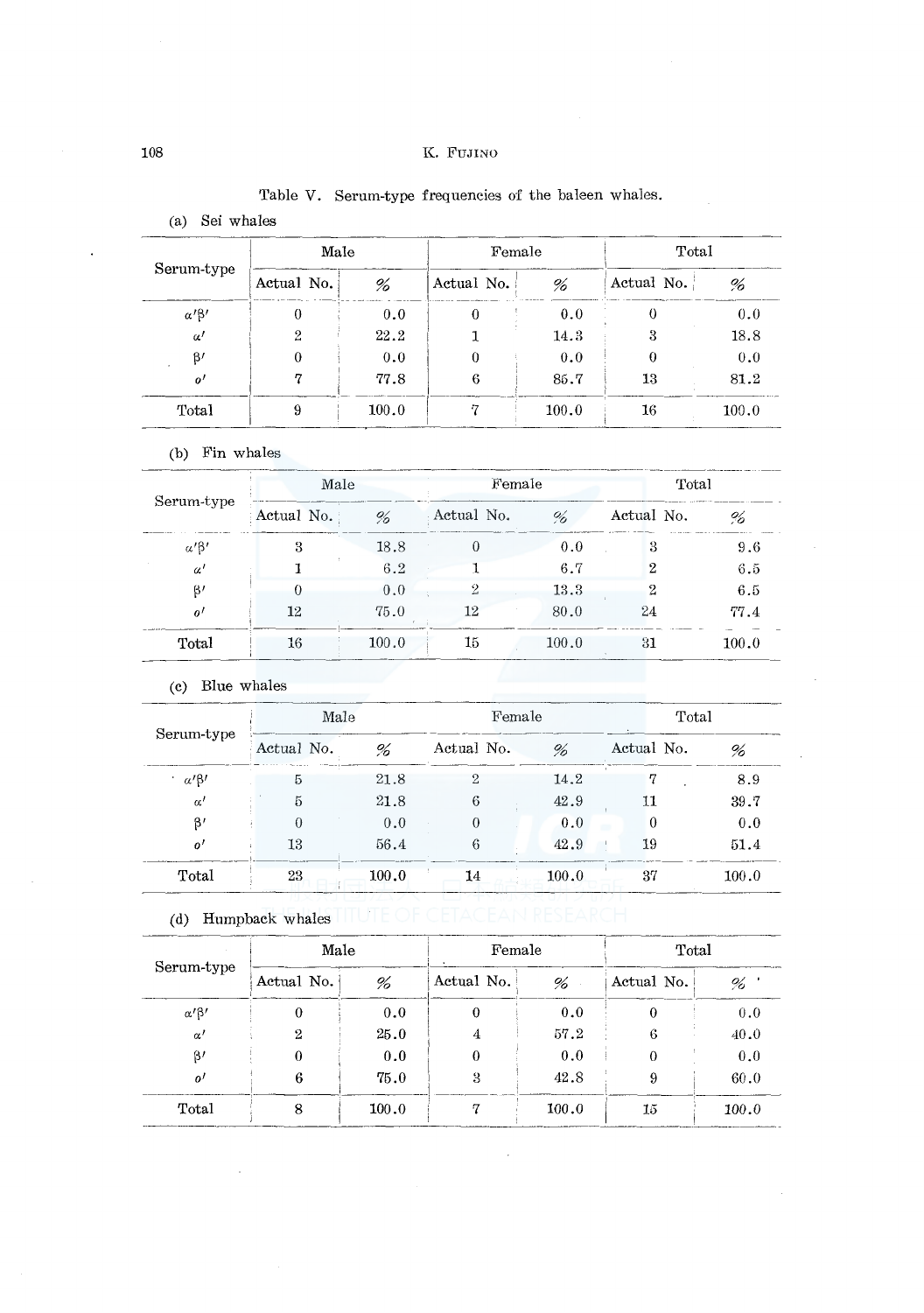#### Antigens proved by immune antibodies

#### 1. Immune antiserum against each antigen

#### (a) Anti-sei-whale  $Bb_1$ - and  $Bb_2$ -sera

When a rabbit was immunized with the sei-whale erythrocytes which belong to  $Bb_1$ , the anti- $Bb_1$  agglutinin and hemolysin were produced together with the species specific agglutinin and hemolysin to the sei-whale erythrocytes in the serum of the rabbit. When the species specific antibodies were adsorbed away with  $Bb_2$  erythrocytes, the anti- $Bb_1$  immune agglutinin and hemolysin were obtained. The anti-Bb<sub>2</sub> immune agglutinin and hemolysin were obtained by the same operation. By these immune antibodies, it was proved that the existences of the both agglutinogens and hemolysinogens, namely  $Bb_1$  and  $Bb_2$  in both, were perfectly consistent with each other.

(b) Anti-fin-whale  $Bp_i$ - and  $Bp_i$ -sera

Anti-Bp<sub>1</sub> and anti-Bp<sub>2</sub> immune agglutinins and hemolysins were obtained by the same operation as stated in (a), using as antigens the fin-whale erythrocytes which belong to  $Bp_1$  and  $Bp_2$  respectively. By these immune antibodies it was proved that the existences of the both agglutinogens and hemolysinogens namely  $Bp_1$  and  $Bp_2$  in both, were perfectly consistent with each other.

(c) Anti-blue-whale  $Bm_1$ - and  $Bm_2$ -sera

Anti-Bm<sub>1</sub> and anti-Bm<sub>2</sub> immune agglutinins and hemolysins were obtained by the same operation as stated in (a), using as antigens the blue-whale erythrocytes which belong to  $Bm_1$  and  $Bm_2$  respectively. By these immune antibodies it was proved that the existences of the both agglutinogens and hemolysinogens, namely  $Bm_1$  and  $Bm_2$  in both, were perfectly consistent with each other.

(d) Anti-humpback-whale  $Mn_1$ - and  $Mn_2$ -sera

By the same method as stated in (a), the anti-Mn<sub>1</sub> and Mn<sub>2</sub> immune agglutinins and hemolysins against the humpback-whale erythrocytes were obtained. By these immune antibodies it was proved that the existences of the both agglutinogens and hemolysinogens, namely  $Mn_1$  and  $Mn_2$  in both, were perfectly consistent with each other.

As stated in (a) to (d), two kinds of antigens were found in each whale species, that is  $Bb_1 - Bb_2$ ,  $Bp_1 - Bp_2$ ,  $Bm_1 - Bm_2$  and  $Mn_1 - Mn_2$ , in sei-, fin-, blue-and humpback-whales respectively. By the existences of these antigens the erythrocytes of the baleen whales were classified into each four kinds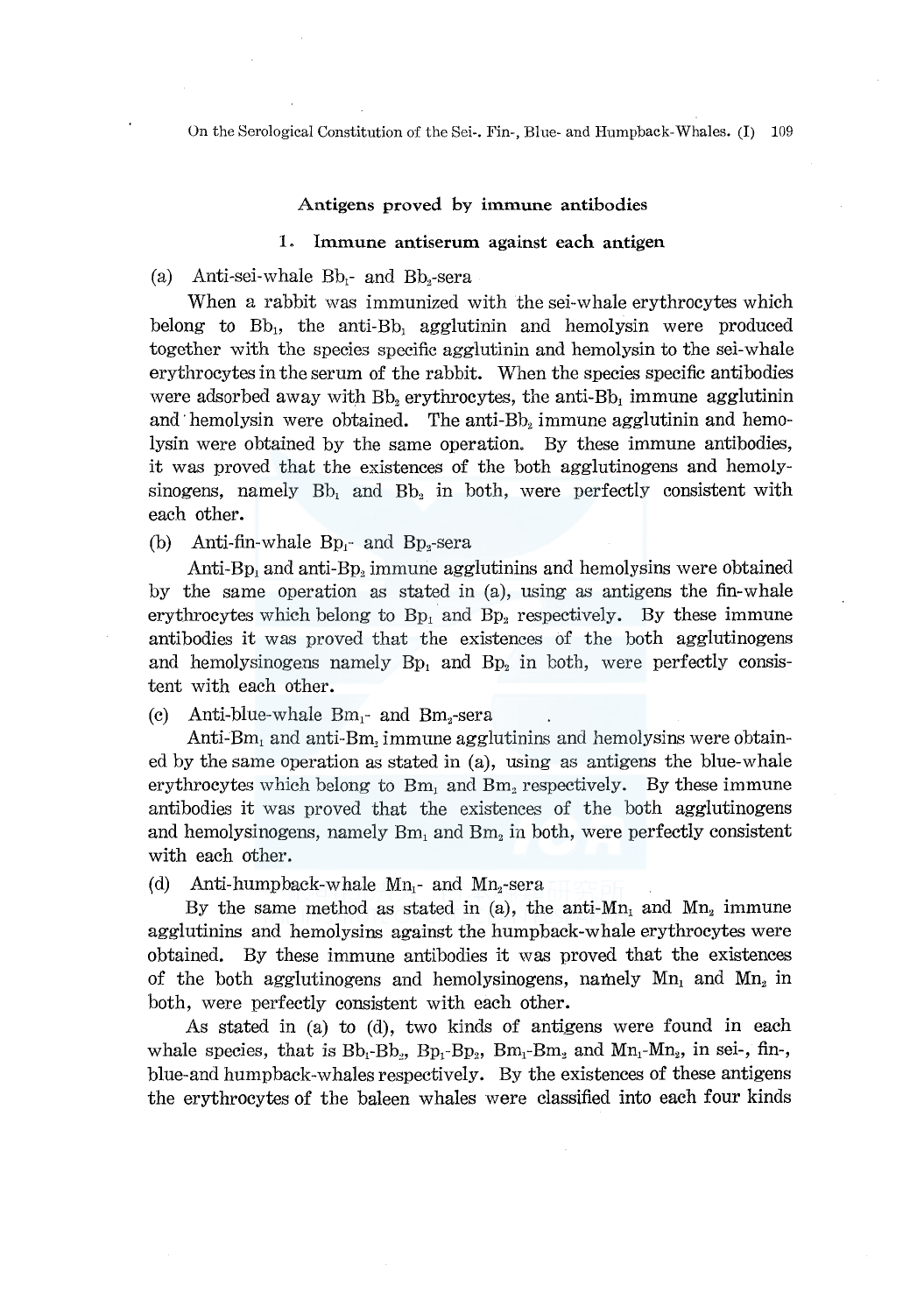as follows,  $Bb_1Bb_2$ ,  $Bb_1$ ,  $Bb_2$  and O;  $Bp_1Bp_2$ ,  $Bp_1$ ,  $Bp_2$  and O;  $Bm_1Bm_2$ ,  $Bm_1$ ,  $Bm<sub>2</sub>$  and O and  $Mn<sub>1</sub>Mn<sub>2</sub>$ ,  $Mn<sub>1</sub>$ ,  $Mn<sub>2</sub>$  and O in the sei-, fin-, blue- and humpback-whales respectively.

#### Agglutinin titer and hemolysin titer  $2.$

Each one example of the agglutinin titer and hemolysin titer of the immune sera obtained by the said method was to be shown in Table VI to IX.

|  | Table VI. Agglutinin titer and hemolysin titer of the anti- $Bb_1$ and anti- $Bb_2$ |  |  |  |  |
|--|-------------------------------------------------------------------------------------|--|--|--|--|
|  | immune sera against each type of the sei whale erythrocytes                         |  |  |  |  |

|       |                |                   |                   | Anti- $B_{D_1}$ Agglutinin titer |                          |                |     |    |     |                       |               |  |
|-------|----------------|-------------------|-------------------|----------------------------------|--------------------------|----------------|-----|----|-----|-----------------------|---------------|--|
|       | Immune rabbit  |                   | Eryth-<br>rocytes | Erythro-                         | <b>Blood</b><br>group of |                |     |    |     | Dilution of antiserum |               |  |
| No.   | Serum-<br>type | $A^+$ or<br>$A^-$ | for<br>adsorp.    | cytes for<br>aggl.               | the sei<br>whale         | 20             | 40  | 80 | 160 | 320                   | 640 1280 2560 |  |
|       |                |                   |                   | No. 13                           | $Bb_1Bb_2$               | ₩              | 卌   | 卄  | $+$ | $\mathrm{+}$          |               |  |
| No. 8 | $\mathbf{o}'$  | $A^+$             | No. 21            | No. 8                            | $Bb_1$                   | 卌              | $+$ | 卝  | $+$ | ⊣−                    |               |  |
| Male  |                |                   | Bb,               | No. 21                           | Bb <sub>2</sub>          | $\sim$         |     |    |     |                       |               |  |
|       |                |                   |                   | No. 6                            | $\Omega$                 | <b>Service</b> |     |    |     |                       |               |  |

| Anti- $Bb2$ | Agglutinin | titer |
|-------------|------------|-------|
|-------------|------------|-------|

|       | Immune rabbit  |                  | Eryth-<br>rocytes | Erythro-           | <b>Blood</b><br>group of |    |    |     | Dilution of antiserum |         |     |               |
|-------|----------------|------------------|-------------------|--------------------|--------------------------|----|----|-----|-----------------------|---------|-----|---------------|
| No.   | Serum-<br>type | $A+$ or<br>$A^-$ | for<br>adsorp.    | cytes for<br>aggl. | the sei<br>whale         | 20 | 40 | 80  |                       | 160 320 |     | 640 1280 2560 |
|       |                |                  |                   | No. 13             | $Bb_1Bb_2$               | ╫  | 卌  | ₩   | ╫                     | $+$     | $+$ |               |
| No. 9 | $\alpha'$      | $A^+$            | No. 8             | No. 11             | Bb <sub>1</sub>          | -  |    |     |                       |         |     |               |
| Male  |                |                  | $Bb_1$            | No. 21             | Bb <sub>2</sub>          | ╫  | ╫  | $+$ | $\pm$                 | ╫       | $+$ |               |
|       |                |                  |                   | No.<br>-5          | $\Omega$                 |    |    |     |                       |         |     |               |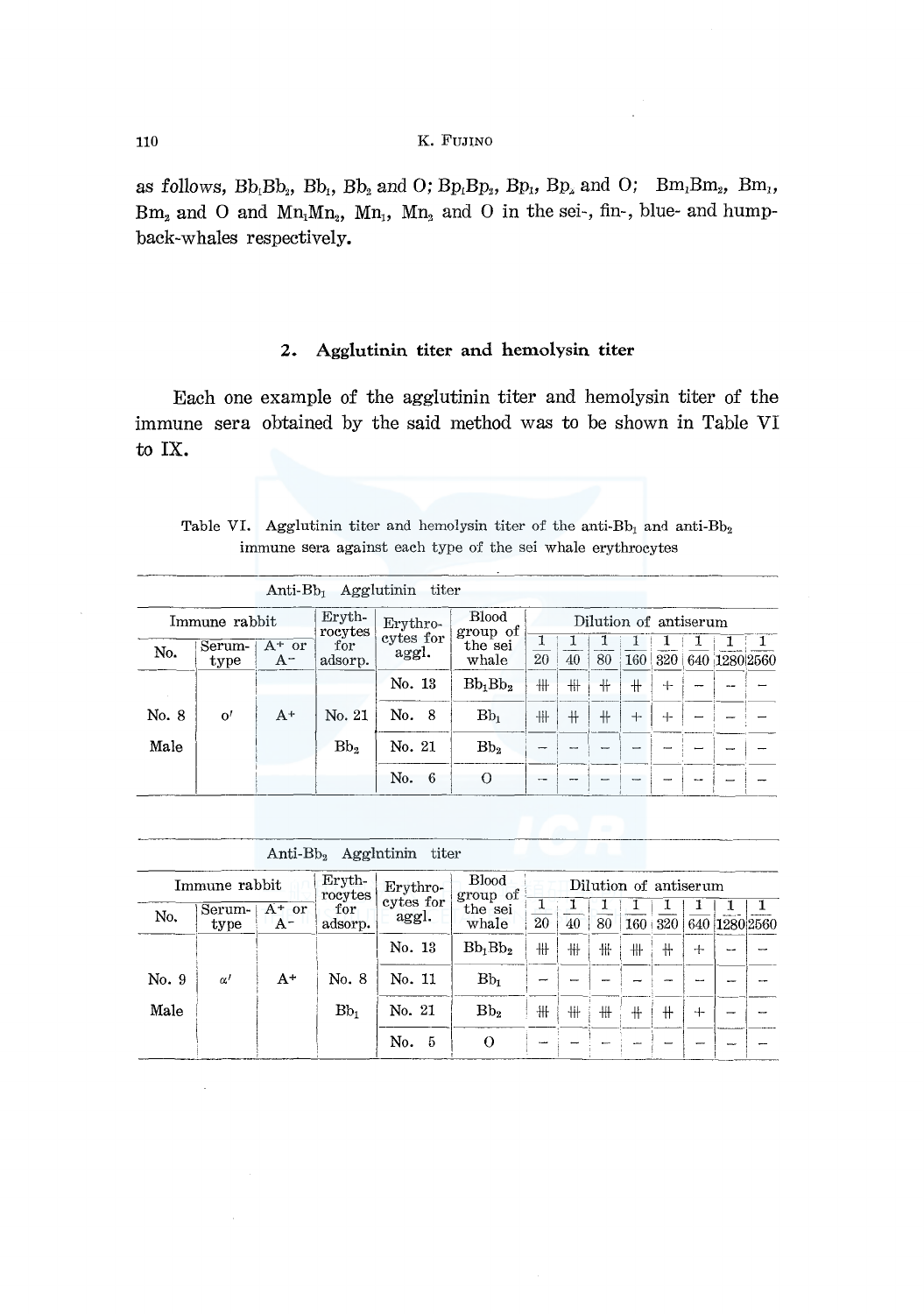| On the Serological Constitution of the Sei-. Fin-, Blue- and Humpback-Whales. (1) 111 |  |  |  |  |  |  |
|---------------------------------------------------------------------------------------|--|--|--|--|--|--|
|---------------------------------------------------------------------------------------|--|--|--|--|--|--|

|       |                | $\rm Anti\,Bb_1$  |                   | Hemolysin titer      |                          |    |    |     |                       |                  |               |  |
|-------|----------------|-------------------|-------------------|----------------------|--------------------------|----|----|-----|-----------------------|------------------|---------------|--|
|       | Immune rabbit  |                   | Eryth-<br>rocytes | Erythro-             | <b>Blood</b><br>group of |    |    |     | Dilution of antiserum |                  |               |  |
| No.   | Serum-<br>type | $A^+$ or<br>$A^-$ | for<br>adsorp.    | cytes for<br>hemoly. | the sei<br>whale         | 20 | 40 | 80  | 160                   | 320 <sup>1</sup> | 640 1280 2560 |  |
|       |                |                   |                   | No. 13               | $Bb_1Bb_2$               | 冊  | ₩  | $+$ | $+$                   |                  |               |  |
| No. 8 | $\Omega'$      | $A^+$             | No. 21            | No.<br>8             | $Bb_1$                   | -- |    |     | $\sim$                |                  |               |  |
| Male  |                |                   | Bb <sub>2</sub>   | No. 21               | Bb <sub>2</sub>          | ₩  | 卅  | $+$ | $+$                   |                  |               |  |
|       |                |                   |                   | No.<br>6             | $\Omega$                 | -  |    |     |                       |                  |               |  |

Anti-Bb<sub>2</sub> Hemolysim titer

|       | Immune rabbit  |                   | Eryth-<br>rocytes | Erythro-             | <b>Blood</b><br>group of |    |    |     | Dilution of antiserum |     |   |               |
|-------|----------------|-------------------|-------------------|----------------------|--------------------------|----|----|-----|-----------------------|-----|---|---------------|
| No.   | Serum-<br>type | $A^+$ or<br>$A^-$ | for<br>adsorp.    | cytes for<br>hemoly. | the sei<br>whale         | 20 | 40 | 80  | 160                   | 320 |   | 640 1280 2560 |
|       |                |                   |                   | No. 13               | $Bb_1Bb_2$               | ╫  | ╫  | $+$ | ╫                     | $+$ | - |               |
| No. 9 | $\alpha'$      | $A^+$             | No. 8             | No. 11               | Bb <sub>1</sub>          |    |    |     |                       |     |   |               |
| Male  |                |                   | $Bb_1$            | No. 21               | Bb <sub>2</sub>          | ₩  | ╫  | ╫   | $^{+}$                | $+$ |   |               |
|       |                |                   |                   | No.<br>- 5           | $\Omega$                 |    |    |     |                       |     |   |               |

# Table VII. Agglutinin titer and hemolysin titer of the anti-Bp<sub>1</sub> and anti-B<sub>P<sub>2</sub> immune sera against each type of the fin whale erythrocytes</sub>

|        |                | $Anti-Bp_1$         | Agglutinin          | titer              |                          |    |    |     |                       |       |                       |  |
|--------|----------------|---------------------|---------------------|--------------------|--------------------------|----|----|-----|-----------------------|-------|-----------------------|--|
|        | Immune rabbit  |                     | $Eryth-$<br>rocytes | Erythro-           | <b>Blood</b><br>group of |    |    |     | Dilution of antiserum |       |                       |  |
| No.    | Serum-<br>type | $A^+$ or<br>$A^{-}$ | for<br>adsorp.      | cytes for<br>aggl. | the fin<br>whale         | 20 | 40 | 80  |                       |       | 160 320 640 1280 2560 |  |
|        |                |                     |                     | No. 309            | $Bp_1Bp_2$               | 卄  | ╫  | ╫   | $+$                   | $+$   |                       |  |
| No. 11 | $\Omega'$      | $A^+$               | No. 316             | No. 310            | $Bp_1$                   | ₩  | 卄  | $+$ | #                     | $\pm$ |                       |  |
| Male   |                |                     | Bp <sub>2</sub>     | No. 316            | Bp <sub>2</sub>          |    |    |     | --                    |       |                       |  |
|        |                |                     |                     | No. 308            | $\Omega$                 |    |    |     |                       |       |                       |  |

Anti-Bp2 Agglutinin titer

|        | Immune rabbit        |                   | Eryth-<br>rocytes | Erythro-           | $\operatorname{Blood}$<br>group of |    |    |    | Dilution of antiserum |     |     |   |               |
|--------|----------------------|-------------------|-------------------|--------------------|------------------------------------|----|----|----|-----------------------|-----|-----|---|---------------|
| No.    | Serum-<br>type       | $A^+$ or<br>$A^-$ | for<br>adsorp.    | cytes for<br>aggl. | the fin<br>whale                   | 20 | 40 | 80 | 160                   | 320 |     |   | 640 1280 2560 |
|        |                      |                   |                   | No. 309            | $Bp_1Bp_2$                         | ₩  | ₩  | ₩  | ╫                     | ╫   | $+$ | ⊹ |               |
| No. 12 | $\alpha$ / $\beta$ / | $A^+$             | $\mathrm{No.}310$ | No. 310            | $Bp_1$                             |    |    |    |                       |     |     |   |               |
| Male   |                      |                   | $Bp_1$            | No. 316            | Bp <sub>2</sub>                    | ╫  | ₩  | ╫  | ╫                     | ╫   | ╫   | ┿ |               |
|        |                      |                   |                   | No. 308            | $\Omega$                           | -  |    |    |                       |     |     |   |               |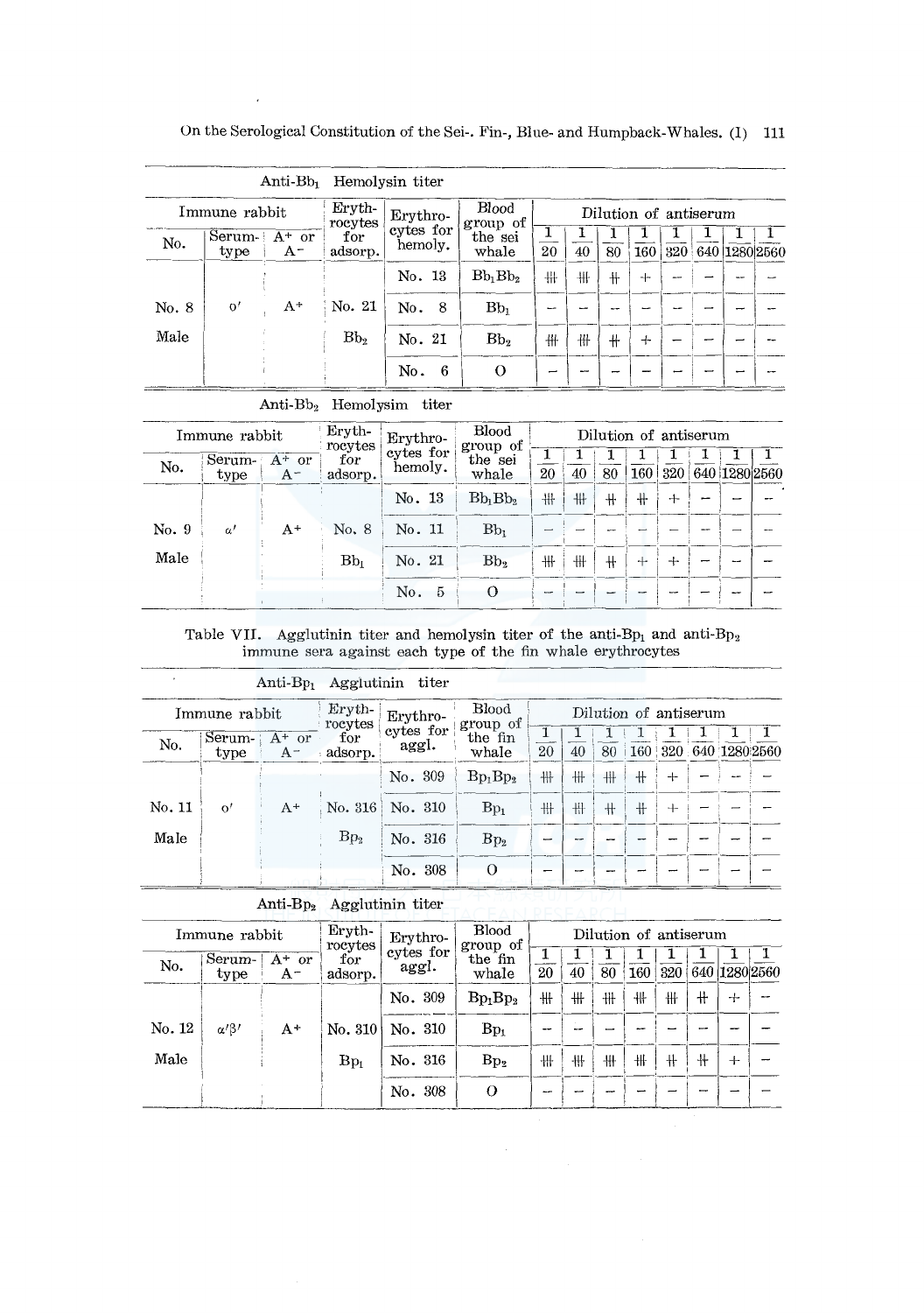|        |                         | $Anti-Bp1$ |                          | Hemolysin titer      |                          |    |    |     |                       |                |  |               |
|--------|-------------------------|------------|--------------------------|----------------------|--------------------------|----|----|-----|-----------------------|----------------|--|---------------|
|        | Immune rabbit           |            | ${\rm Eryth}$<br>rocytes | Erythro-             | <b>Blood</b><br>group of |    |    |     | Dilution of antiserum |                |  |               |
| No.    | Serum- $A^+$ or<br>type | $A^-$      | for<br>adsorp.           | cytes for<br>hemoly. | the fin<br>whale         | 20 | 40 | 80  | 160                   | 320            |  | 640 1280 2560 |
|        |                         |            |                          | No. 309              | $Bp_1Bp_2$               | #  | ╫  | ╫   | $+$                   |                |  |               |
| No. 11 | $\Omega'$               | $A^+$      | No. $316$                | No. 310              | $Bp_1$                   | 卅  | ₩  | $+$ | $+$                   |                |  |               |
| Male   |                         |            | $Bp_2$                   | No. 316              | Bp <sub>2</sub>          | -  |    | --  |                       | $\overline{ }$ |  |               |
|        |                         |            |                          | No. 308              | $\Omega$                 |    |    |     |                       |                |  |               |

#### Anti-Bp<sub>2</sub> Hemolysin titer

|        | Immune rabbit  |                     | Eryth-<br>rocytes  | Erythro-             | Blood<br>group of |                          |    |     | Dilution of antiserum |     |        |               |
|--------|----------------|---------------------|--------------------|----------------------|-------------------|--------------------------|----|-----|-----------------------|-----|--------|---------------|
| No.    | Sorum-<br>type | $A^+$ or<br>$A^{-}$ | for<br>adsorp.     | cytes for<br>hemoly. | the fin<br>whale  | 20                       | 40 | 80  | 160                   | 320 |        | 640 1280 2560 |
|        |                |                     |                    | No. 309              | $Bp_1Bp_2$        | +H                       | 卄  | 卌   | 卌                     | ╫   | $+$    |               |
| No. 12 | $\alpha$ 'B'   | $A^+$               | $\mathrm{No.} 310$ | No. 310              | $Bp_1$            |                          |    |     |                       |     |        |               |
| Male   |                |                     | $Bp_1$             | No. 316              | Bp <sub>2</sub>   | ₩                        | 卌  | 卅   | ╫                     | ╫   | $^{+}$ |               |
|        |                |                     |                    | No. 308              | $\Omega$          | $\overline{\phantom{a}}$ |    | مسر | -                     |     |        |               |

# Table VIII. Agglutinin titer and hemolysin titer of the anti-Bm, and anti-Bm, immune sera against each type of blue whale erythrocytes

|        |                | Anti-Bm             |                   | Agglutinin titer   |                          |    |     |     |                       |     |               |  |
|--------|----------------|---------------------|-------------------|--------------------|--------------------------|----|-----|-----|-----------------------|-----|---------------|--|
|        | Immune rabbit  |                     | Eryth-<br>rocytes | Erythro-           | <b>Blood</b><br>group of |    |     |     | Dilution of antiserum |     |               |  |
| No.    | Serum-<br>type | $A^+$ or<br>$A_{-}$ | for<br>adsorp.    | cytes for<br>aggl. | the blue<br>whale        | 20 | 40  | 80  | 160                   | 320 | 640 1280 2560 |  |
|        |                |                     |                   | No. 297            | $Bm_1Bm_2$               | #  | ╫   | $+$ | $+$                   |     |               |  |
| No. 13 | $\mathbf{o}'$  | $A^+$               | No. 201           | No. 227            | $Bm_1$                   | ₩  | $+$ | $+$ | $+$                   |     |               |  |
| Male   |                |                     | Bm <sub>2</sub>   | No. 201            | Bm <sub>2</sub>          |    |     |     |                       |     |               |  |
|        |                |                     |                   | No. 307            | $\Omega$                 |    |     |     |                       |     |               |  |

Anti-Bm2 Agglutinin titer

|        | Immune rabbit  |                | Eryth-<br>rocytes | Erythro-           | <b>Blood</b><br>group of |    |     |    |     | Dilution of antiserum |               |  |
|--------|----------------|----------------|-------------------|--------------------|--------------------------|----|-----|----|-----|-----------------------|---------------|--|
| No.    | Serum-<br>type | $A^+$ or<br>A- | for<br>adsorp.    | cytes for<br>aggl. | the blue<br>whale        | 20 | 40  | 80 | 160 | 320                   | 640 1280 2560 |  |
|        |                |                |                   | No. 297            | $Bm_1Bm_2$               | 卅  | ╫   | ╫  | ₩   | ₩                     | ┿             |  |
| No. 14 | $\alpha'$      | $A^+$          | No. 227           | No. 227            | $Bm_1$                   |    |     |    |     |                       |               |  |
| Female |                |                | $Bm_1$            | No. 201            | Bm <sub>2</sub>          | ₩  | 扭   | ╫  | ╫   |                       |               |  |
|        |                |                |                   | No. 307            | $\Omega$                 |    | . . |    |     |                       |               |  |

 $\mathbf{r}$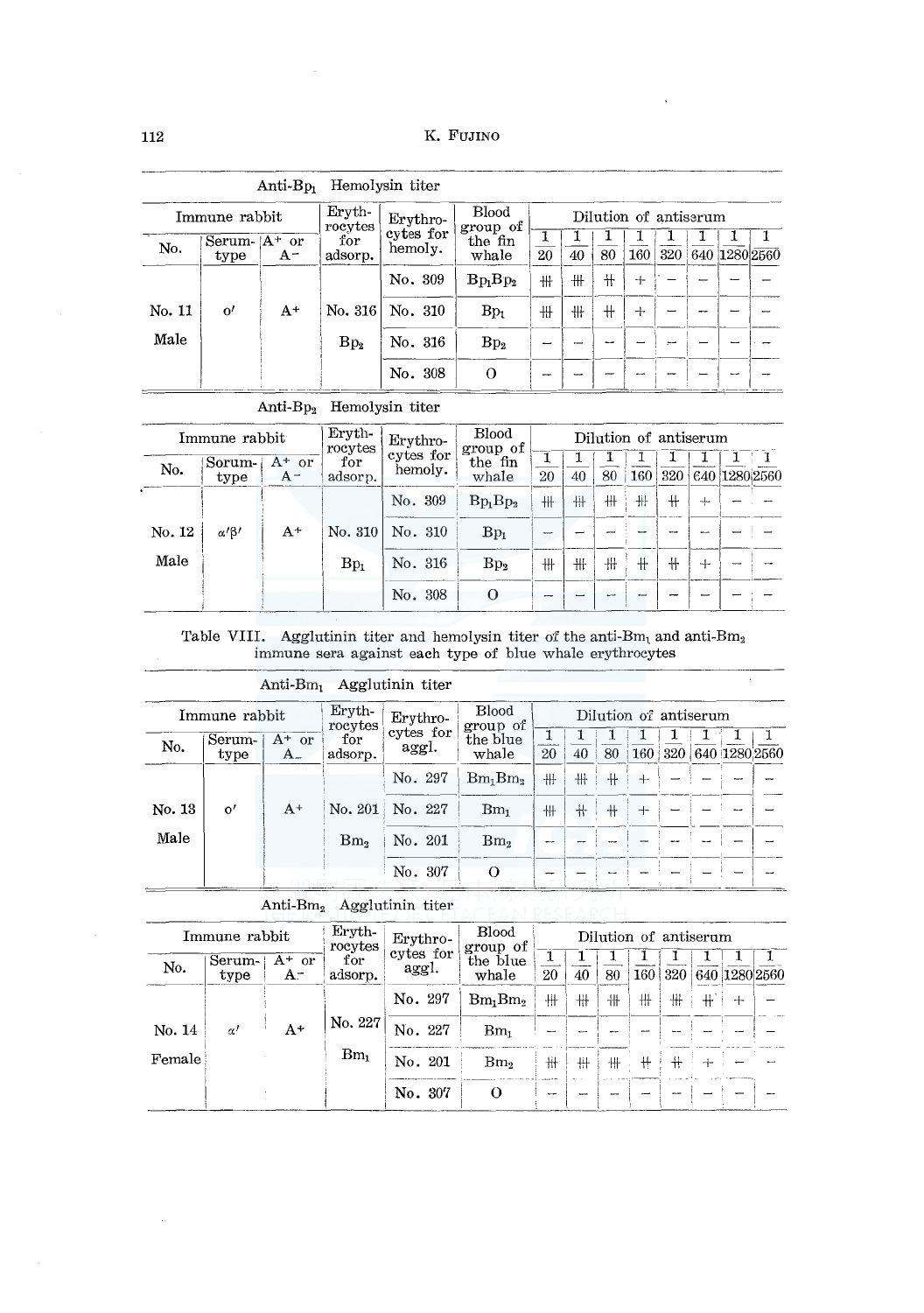On the Serological Constitution of the Sei-, Fin-, Blue- and Humpback-Whales. (I) 113

|        |                |                          |                                   | Anti-Bm <sub>1</sub> Hemolysin titer |                       |    |     |     |        |     |  |               |
|--------|----------------|--------------------------|-----------------------------------|--------------------------------------|-----------------------|----|-----|-----|--------|-----|--|---------------|
|        | Immune rabbit  | <b>Blood</b><br>group of |                                   |                                      | Dilution of antiserum |    |     |     |        |     |  |               |
| No.    | Serum-<br>type | $A^+$ or<br>$A^-$        | rocytes<br>${\rm for}$<br>adsorp. | cytes for<br>hemoly.                 | the blue<br>whale     | 20 | 40  | 80  | 160    | 320 |  | 640 1280 2560 |
|        |                |                          |                                   | No. 297                              | $Bm_1Bm_2$            | 卝  | $+$ | $+$ | $+$    |     |  |               |
| No. 13 | $\alpha'$      | $A^+$                    | $\mathrm{No.}\,201$               | No. 227                              | Bm <sub>1</sub>       | ₩  | $+$ | $+$ | $\div$ |     |  |               |
| Female |                |                          | Bm <sub>2</sub>                   | No. 201                              | Bm <sub>2</sub>       |    |     |     |        | --  |  |               |
|        |                |                          |                                   | No. 307                              | $\Omega$              |    |     |     |        |     |  |               |

Ants- $Bm<sub>2</sub>$  Hemolysin titer

|        | Immune rabbit  |                   | Eryth-<br>rocytes | Erythro-             | <b>Blood</b><br>group of |        |    |    | Dilution of antiserum |     |        |               |
|--------|----------------|-------------------|-------------------|----------------------|--------------------------|--------|----|----|-----------------------|-----|--------|---------------|
| No.    | Serum-<br>type | $A^+$ or<br>$A^-$ | for<br>adsorp.    | cytes for<br>hemoly. | the blue<br>whale        | 20     | 40 | 80 | 160                   | 320 |        | 640 1280 2560 |
|        |                |                   |                   | No. 297              | $Bm_1Bm_2$               | ╫      | 卅  | 卌  | ₩                     | 4   | $+$    |               |
| No. 14 | $\alpha'$      | $A^+$             | No. 227           | No. 227              | $Bm_1$                   |        |    |    |                       |     |        |               |
| Female |                |                   | $Bm_1$            | No. 201              | Bm <sub>2</sub>          | ╫      | ╫  | ╫  | ╫                     | ╫   | $\div$ |               |
|        |                |                   |                   | No. 307              | $\Omega$                 | $\sim$ |    |    | --                    |     |        |               |

Table IX. Agglutinin titer and hemolysin titer of the anti-Mn<sub>1</sub> and anti-Mn<sub>2</sub> immune sera against each type of the humpback whale erythrocytes

| $\text{Anti-Mn}_1$ | Agglutinin titer |  |
|--------------------|------------------|--|
|--------------------|------------------|--|

|        |                                  | Eryth-<br>Immune rabbit<br>rocytes |                    | Blood group<br>${\rm Ervthro}$ - |                                      | Dilution of antiserum |    |    |     |     |     |                   |  |
|--------|----------------------------------|------------------------------------|--------------------|----------------------------------|--------------------------------------|-----------------------|----|----|-----|-----|-----|-------------------|--|
| No.    | $\text{Serum.}$ $A^+$ or<br>type | $A^-$                              | for<br>adsorp.     | aggl.                            | cytes for of the hump-<br>back whale | $\frac{1}{20}$        | 40 | 80 | 160 |     |     | 320 640 1280 2560 |  |
|        |                                  |                                    |                    | No. 203                          | $Mn_1Mn_2$                           | 卝                     | ╫  | #  | ╫   | $+$ | $+$ | $+$               |  |
| No. 15 | $\alpha'$                        | $A^+$                              | $\mathrm{No.} 211$ | No. 151                          | $Mn_1$                               | ₩.                    | ╫  | 卝  | ╫   | ╫   | ╫   | ┿                 |  |
| Female |                                  |                                    | Mn <sub>2</sub>    | No. 211                          | Mn <sub>2</sub>                      |                       |    |    |     | --  |     | -                 |  |
|        |                                  |                                    |                    | No. 206                          | $\theta$                             |                       |    |    |     |     |     |                   |  |

Anti-Mn<sub>2</sub> Agglutinin titer **FILACEAN RESEARCH** 

|                   | Immune rabbit                 |       | Eryth-<br>rocytes  | Erythro-<br>Blood group |                                      | Dilution of antiserum |    |    |     |     |      |               |  |
|-------------------|-------------------------------|-------|--------------------|-------------------------|--------------------------------------|-----------------------|----|----|-----|-----|------|---------------|--|
| No.               | $\text{Serum-}A^+$ or<br>type | $A^-$ | for<br>adsorp.     | aggl.                   | cytes for of the hump-<br>back whale | 20                    | 40 | 80 | 160 | 320 |      | 640 1280 2560 |  |
|                   |                               |       |                    | No. 203                 | $Mn_1Mn_2$                           | ╫                     | 卄  | 卌  | ₩   | ╫   | $^+$ |               |  |
| $\mathrm{No.} 16$ | $^{\rm o}$                    | $A^-$ | $\mathrm{No.} 151$ | No. 151                 | Mn.                                  |                       |    |    |     |     |      |               |  |
| Male              |                               |       | Mn.                | No. 211                 | Mn.                                  | ₩                     | ₩  | ₩  | 卄   | ╫   | ⊣⊷   |               |  |
|                   |                               |       |                    | No. 206                 | O                                    | --                    | -- |    |     | ⊷   |      |               |  |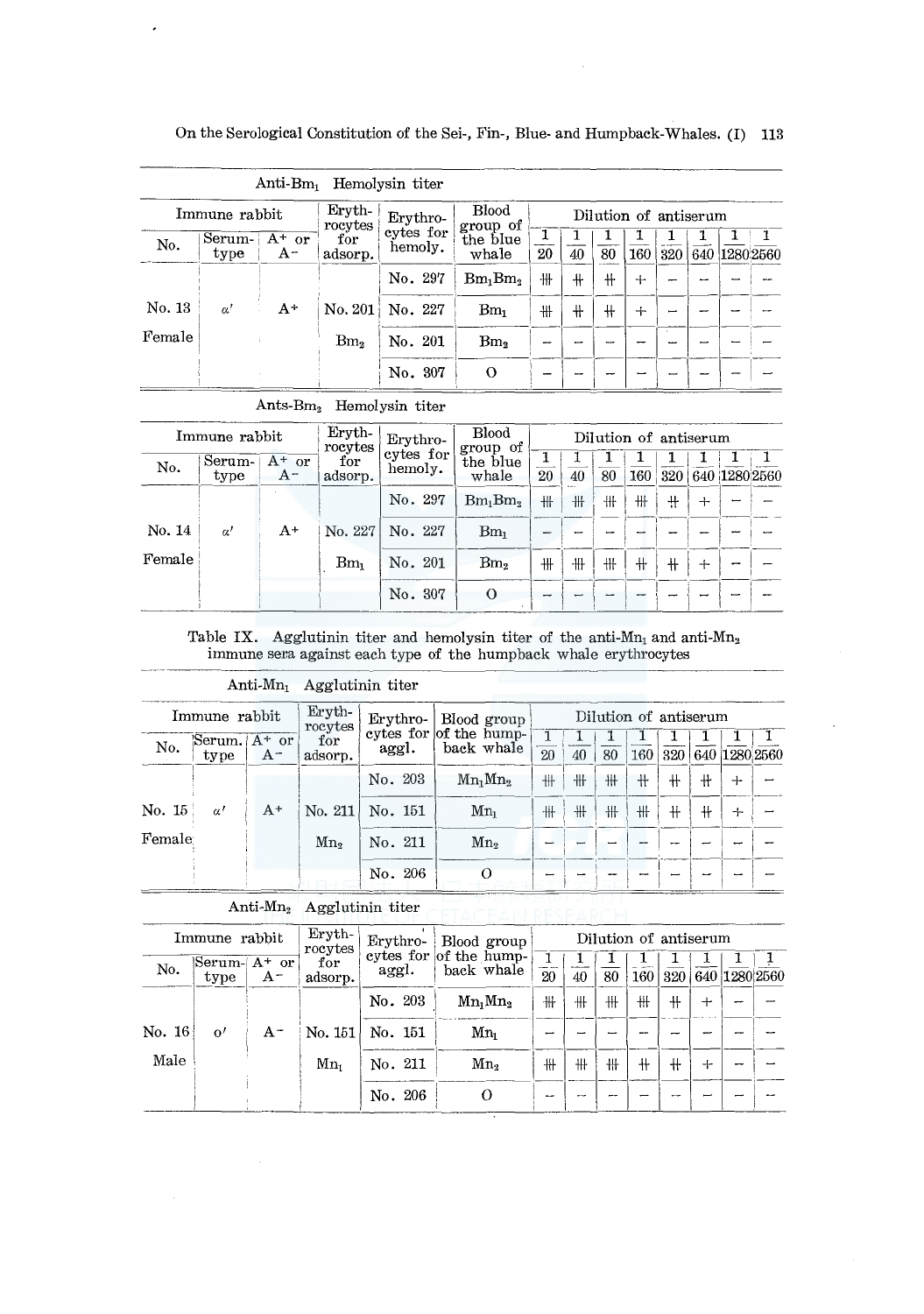|                   |                       | $\rm Anti\text{-}Mn_{1}$ | Hemolysin titer   |            |                                                     |                       |    |    |                  |     |   |   |                   |
|-------------------|-----------------------|--------------------------|-------------------|------------|-----------------------------------------------------|-----------------------|----|----|------------------|-----|---|---|-------------------|
|                   | Immune rabbit         |                          | Eryth-<br>rocytes | $Erythro-$ | Blood group<br>cytes for of the hump-<br>back whale | Dilution of antiserum |    |    |                  |     |   |   |                   |
| No.               | Serum-  A+ or<br>type | $A^+$                    | for<br>adsorp.    | hemoly.    |                                                     | $\overline{20}$       | 40 | 80 | 160 <sub>1</sub> |     |   |   | 320 640 1280 2560 |
|                   |                       |                          |                   | No. 203    | $Mn_1Mn_2$                                          | ₩                     | ╫  | ╫  | ₩                | $+$ | ╫ | ┿ |                   |
| $\mathrm{No.}~15$ | $\alpha'$             | $A^+$                    | No. 211           | No. 151    | $Mn_i$                                              | 卅                     | ₩  | ╫  | #                | ╫   | ╫ | ┿ |                   |
| Female            |                       |                          | Mn,               | No. 211    | Mn,                                                 |                       |    |    |                  |     |   |   |                   |
|                   |                       |                          |                   | No. 206    | $\Omega$                                            |                       |    |    |                  |     |   |   |                   |

Anti-Mn<sub>2</sub> Hemolysin titer

|        | Immune rabbit           |         | Eryth-<br>rocytes   |         | Erythro- Blood group                 |                 |    |    |      | Dilution of antiserum |     |               |
|--------|-------------------------|---------|---------------------|---------|--------------------------------------|-----------------|----|----|------|-----------------------|-----|---------------|
| No.    | Serum- $A^+$ or<br>type | $A^-$   | for<br>adsorp.      | hemoly. | cytes for of the hump-<br>back whale | $\overline{20}$ | 40 | 80 | 160  | 320                   |     | 640 1280 2560 |
|        |                         |         |                     | No. 203 | $Mn_1Mn_2$                           | ╫╫              | ₩  | ╫  | ╫    | $+$                   | $+$ |               |
| No. 16 | $\mathbf{o}'$           | $A^{-}$ | $\mathrm{No.}\,151$ | No. 151 | $Mn_i$                               |                 |    |    |      |                       |     |               |
| Male   |                         |         | $Mn_1$              | No. 211 | Mn <sub>2</sub>                      | ╫               | ╫  | ╫  | $^+$ | $+$                   | ┿   |               |
|        |                         |         |                     | No. 206 |                                      |                 |    |    |      |                       |     |               |

#### 3. Frequency of each type

As stated in the paragraph 1, the erythrocytes were classified into four kinds in each whale species. The frequencies of their groups were as follows. (see Table X) As shown in Table X (b), on fin whales were examined the 200 whales out of 213 which were caught in the northern Pacific Ocean in 1952. Consequently a remarkable seasonal variation was recognized in the frequency of each group. It seemed to the author that

| Table X. Blood group frequencies of the baleen whales |  |  |  |  |  |  |
|-------------------------------------------------------|--|--|--|--|--|--|
|-------------------------------------------------------|--|--|--|--|--|--|

(a) Sei whale IF IN STITUTE OF CETACEAN RESEARCH

| <b>Sex</b><br>Blood | Male       |       | Female     |       | Total      |       |  |
|---------------------|------------|-------|------------|-------|------------|-------|--|
| group               | Actual No. | %     | Actual No. | %     | Actual No. | %     |  |
| $Bb_1Bb_2$          | 4          | 18.2  | 2          | 20.0  | 6          | 18.8  |  |
| $Bb_1$              | 4          | 18.2  | 3          | 30.0  |            | 21.9  |  |
| Bb <sub>3</sub>     | 2          | 9.1   |            | 10.0  | 3          | 9.3   |  |
|                     | 12         | 54.5  | 4          | 40.0  | 16         | 50.0  |  |
| Total               | 22         | 100.0 | $10\,$     | 100.0 | 32         | 100.0 |  |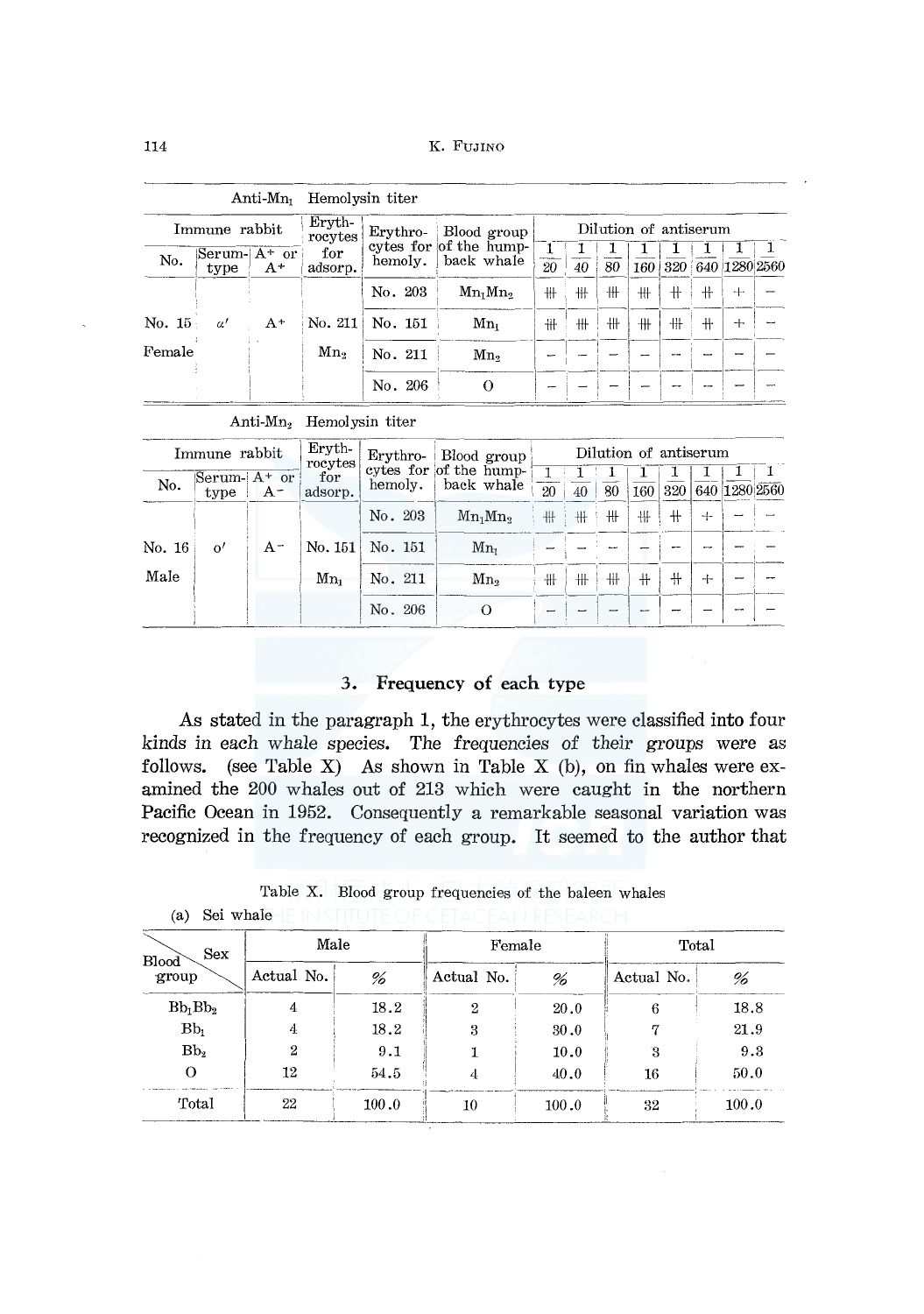(b) Fin whale

| Sex                   | Male       |       | Female           |       | Catch, during from July 19 to August 10<br>Total |       |  |
|-----------------------|------------|-------|------------------|-------|--------------------------------------------------|-------|--|
| <b>Blood</b><br>group | Actual No. | %     | Actual No.       | %     | Actual No.                                       | %     |  |
| $Bp_1Bp_2$            |            | 2.5   | $\boldsymbol{2}$ | 5.0   | 3                                                | 3.8   |  |
| $Bp_1$                | 14         | 35.0  | 4                | 10.0  | 18                                               | 22.5  |  |
| Bp <sub>2</sub>       |            | 2.5   | 3                | 7.5   | 4                                                | 5.0   |  |
| $\Omega$              | 24         | 60.0  | 31               | 77.5  | 55                                               | 68.7  |  |
| Total                 | 40         | 100.0 | 40               | 100.0 | 80                                               | 100.0 |  |

#### Catch, during from August 11 to August 31

| Sex<br><b>Blood</b><br>group | Male          |       | Female     |       | Total      |       |  |
|------------------------------|---------------|-------|------------|-------|------------|-------|--|
|                              | Actual No.    | %     | Actual No- | %     | Actual No. | %     |  |
| $Bp_1Bp_2$                   | 3             | 10.0  | 5          | 16.7  |            | 13.3  |  |
| $Bp_1$                       | 11            | 36.6  | 10         | 33.3  | 21         | 35.0  |  |
| Bp <sub>2</sub>              | $\mathcal{D}$ | 6.7   | 8          | 26.7  | 10         | 16.7  |  |
|                              | 14            | 46.7  | 17         | 23.3  | 21         | 35.0  |  |
| Total                        | 30            | 100.0 | 30         | 100.0 | 60         | 100.0 |  |

Catch, during from Sept. 1 to Sept. 19

| <b>Sex</b><br><b>Blood</b> | Male         |  |       |            | Female |                            |  | Total |  |  |  |
|----------------------------|--------------|--|-------|------------|--------|----------------------------|--|-------|--|--|--|
| group                      | Actual No.   |  | %     | Actual No. | %      | Actual No.                 |  | %     |  |  |  |
| $Bp_1Bp_2$                 | $\mathbf{2}$ |  | 6.7   |            | 3.3    | $\boldsymbol{\mathcal{B}}$ |  | 5.0   |  |  |  |
| $Bp_1$                     | 0            |  | 0.0   | 4          | 13.3   | 4                          |  | 6.7   |  |  |  |
| Bp <sub>2</sub>            | 10           |  | 33.3  | 8          | 26.7   | 18                         |  | 30.0  |  |  |  |
| О                          | 18           |  | 60.0  | 17         | 56.7   | 35                         |  | 58.3  |  |  |  |
| Total                      | 30           |  | 100.0 | 30         | 100.0  | 60                         |  | 100.0 |  |  |  |

Catch, during the whole season

| <b>Sex</b><br><b>Blood</b> | Male       |       | Female     |       | Total      |       |  |  |
|----------------------------|------------|-------|------------|-------|------------|-------|--|--|
| group                      | Actual No. | %     | Actual No. | %     | Actual No. | %     |  |  |
| $Bp_1Bp_2$                 | 6          | 6.0   | 8          | 8.0   | 14         | 7.0   |  |  |
| $Bp_1$                     | 25         | 25.0  | 18         | 18.0  | 43         | 21.5  |  |  |
| Bp <sub>2</sub>            | 13         | 13.0  | 19         | 19.0  | 32         | 16.0  |  |  |
| $\Omega$                   | 56         | 56.0  | 55         | 55.0  | 111        | 55.5  |  |  |
| Total                      | $100\,$    | 100.0 | 100        | 100.0 | 200        | 100.0 |  |  |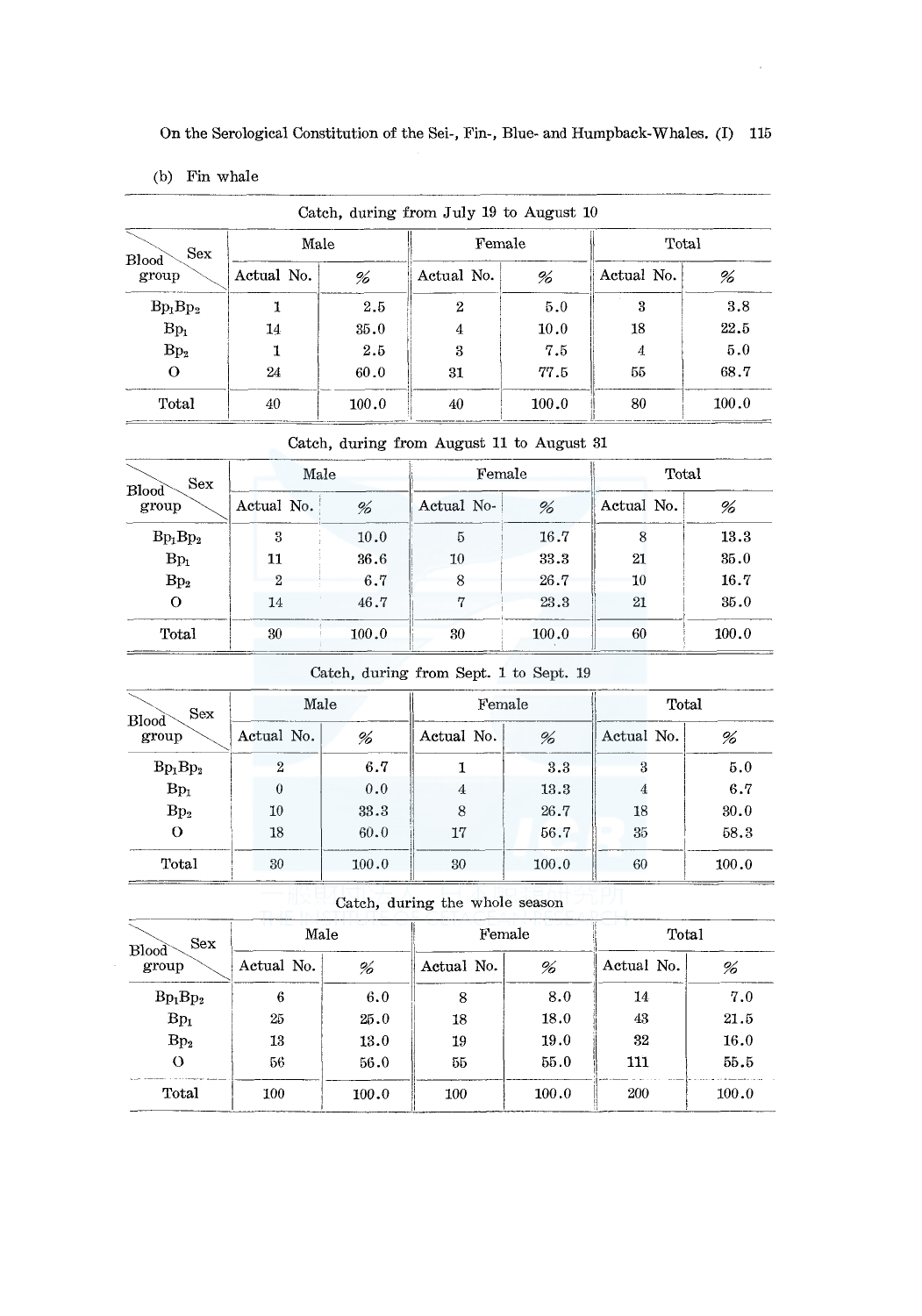| Sex<br>Blood<br>group | Male       |       | Female     |       | Total      |       |  |
|-----------------------|------------|-------|------------|-------|------------|-------|--|
|                       | Actual No. | %     | Actual No. | %     | Actual No. | %     |  |
| $Bm_1Bm_2$            |            | 3.3   |            | 5.9   | 2          | 4.3   |  |
| $Bm_1$                | 8          | 26.7  | 17         | 41.1  | 15         | 31.9  |  |
| Bm <sub>2</sub>       | 4          | 13.3  |            | 5.9   | 5          | 10.6  |  |
|                       | 17         | 56.7  | 8          | 47.1  | 25         | 53.2  |  |
| Total                 | 30         | 100.0 | 17         | 100.0 | 47         | 100.0 |  |

 $(c)$  Blue whale

#### (d) Humpback whale

| <b>Sex</b><br>Blood |            | Male  | Female         |       | Total      |       |  |  |
|---------------------|------------|-------|----------------|-------|------------|-------|--|--|
| group               | Actual No. | %     | Actual No.     | %     | Actual No. | %     |  |  |
| $Mn_1Mn_2$          | 2          | 11.1  | $\overline{2}$ | 11.8  | 4          | 11.4  |  |  |
| $Mn_1$              | 5          | 27.8  | 4              | 23.5  | 9          | 25.7  |  |  |
| Mn <sub>2</sub>     |            | 5.6   | 2              | 11.8  | 3          | 8.6   |  |  |
|                     | 10         | 55.5  | 9              | 52.9  | 19         | 52.3  |  |  |
| Total               | 18         | 100.0 | 17             | 100.0 | 35         | 100.0 |  |  |

it has relations to the problem of migration and mixing of the different population among whale races, judging from the fact that the frequencies of human blood groups show the different values in the different races. However, the detailed discussion on this will be made in another occasion. As for other species, such as sei-, blue- and humpback-whales, no particular tendency was found in consequence of scantiness of the catch.

#### Isohemagglutinin against each antigens

As already stated isohemagglutination was recognized in the whale normal sera. In sei-whales, however, the agglutination was so weak and none reacts specifically to the antigens Bb, and Bb, proved by the immune antibodies. In normal sera of the fin-, blue- and humpback-whales exist the isohemagglutining which are able to be completely adsorbed away with each antigen proved with the immune antibodies. But they were found irregularly. Their agglutinin titers were generally low in the fin-whale. In comparatively higher case they were 32 times at most. In the bluewhale they were slightly stronger, that is 64 times at most, than in the fin-whale. In some humpback-whales their titers came up to 128 times.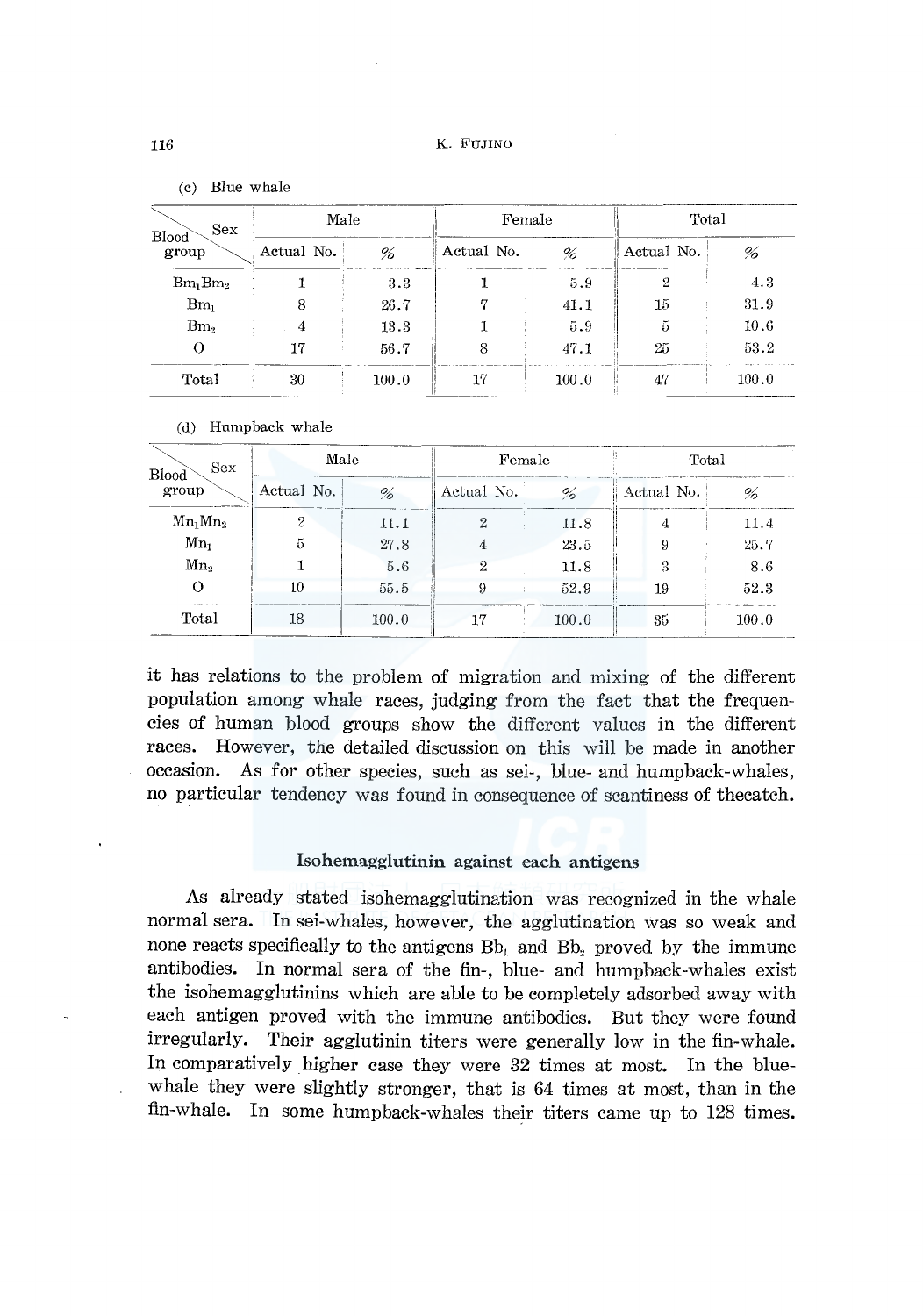On the Serological Constitution of the Sei-, Fin-, Blue- and Humpback-Whales. (I) 117

Some examples of isohemagglutining against the antigens  $Bp_1$ ,  $Bp_2$ :  $Bm_1$ ,  $Bm_2$  and  $Mn_1$ ,  $Mn_2$  of the fin-, blue and humpback-whales were shown in Table XI to XIII.

### Table XI. Anti-Bp<sub>1</sub> and anti-Bp<sub>2</sub> isohemagglutinins proved in the normal sera of the fin whales

|                                 | Normal sera |     | Erythrocytes for<br>agglutination |                          | Dilution of the normal sera |                          |                          |                                   |                          |                          |                                       |
|---------------------------------|-------------|-----|-----------------------------------|--------------------------|-----------------------------|--------------------------|--------------------------|-----------------------------------|--------------------------|--------------------------|---------------------------------------|
| Anti-<br>body                   | No.         | No. | Blood group                       | $\frac{1}{1}$            | $\frac{1}{2}$               | ï<br>$\overline{4}$      | $\frac{1}{8}$            | $\overline{1}$<br>$\overline{16}$ | 1<br>$\overline{32}$     | 1<br>$\overline{64}$     | $\overline{\mathrm{1}}$<br><b>128</b> |
|                                 |             | 188 | $Bp_1Bp_2$                        | 冊                        | 卅                           | $+$                      | ₩                        | $\!+\!$                           | --                       |                          | me.                                   |
|                                 | 216         | 193 | $\mathrm{Bp}_1$                   | $\mathop{\#}$            | $+$                         | $+$                      | $\overline{\phantom{0}}$ | $\overline{\phantom{0}}$          |                          | -                        |                                       |
|                                 |             | 223 | Bp <sub>2</sub>                   | --                       |                             |                          | -                        |                                   | -                        | -                        |                                       |
|                                 |             | 221 | $\overline{O}$                    | -                        | ---                         | --                       |                          | $\overline{\phantom{0}}$          | -                        | --                       |                                       |
|                                 | 220         | 188 | $Bp_1Bp_2$                        | 卄                        | ╫                           | ÷                        | $+$                      | μ.,                               | --                       | --                       |                                       |
|                                 |             | 193 | $Bp_1$                            | 卄                        | $+$                         | $+$                      | -                        | -                                 | -                        | $\overline{\phantom{0}}$ |                                       |
|                                 |             | 223 | Bp <sub>2</sub>                   | -                        | --                          | ÷.                       | --                       | -                                 | --                       | Ē                        |                                       |
|                                 |             | 221 | $\overline{O}$                    | $\overline{\phantom{0}}$ |                             |                          | -                        | $\overline{\phantom{0}}$          | --                       | —                        |                                       |
| Anti-Bp <sub>1</sub> agglutinin | 221         | 188 | $Bp_1Bp_2$                        | 卅                        | 卄                           | $\#$                     | $+$                      | $+$                               | $\!+\!$                  | --                       |                                       |
|                                 |             | 193 | $Bp_1$                            | 卄                        | $+$                         | $+$                      | $+$                      | $\overline{\phantom{0}}$          | --                       | --                       |                                       |
|                                 |             | 223 | Bp <sub>2</sub>                   | -                        | --                          |                          | --                       | --                                | <b></b>                  |                          |                                       |
|                                 |             | 221 | $\circ$                           |                          | --                          | $\overline{\phantom{0}}$ | -                        | -                                 | —                        | --                       |                                       |
|                                 |             | 188 | $Bp_1Bp_2$                        | 卅                        | 卌                           | $\!+\!$                  | $+$                      | -                                 |                          | -                        |                                       |
|                                 | 222         | 193 | $Bp_1$                            | $+$                      | $+$                         | H                        |                          | -                                 | ∸                        | -                        |                                       |
|                                 | Ħ<br>THE    | 223 | Bp <sub>2</sub>                   | ÷                        | -                           | -                        | --                       | $\overline{\phantom{0}}$          | $\overline{\phantom{0}}$ | -                        |                                       |
|                                 |             | 221 | $\overline{O}$                    | —                        | --                          |                          | --                       |                                   | -                        | -                        |                                       |
|                                 |             | 188 | $Bp_1Bp_2$                        | 卌                        | ₩                           | $+$                      | $\#$                     | $+$                               | -                        | ⊸                        |                                       |
|                                 | 223         | 193 | $Bp_1$                            | #                        | $\!+\!$                     | $+$                      | -                        | --                                | --                       | --                       | --                                    |
|                                 |             | 223 | Bp <sub>2</sub>                   | --                       | --                          | -                        | --                       |                                   |                          |                          |                                       |
|                                 |             | 221 | $\mathcal{O}$                     | —                        |                             |                          | -                        |                                   | --                       | --                       |                                       |

(a) Anti-B $p_1$  agglutinin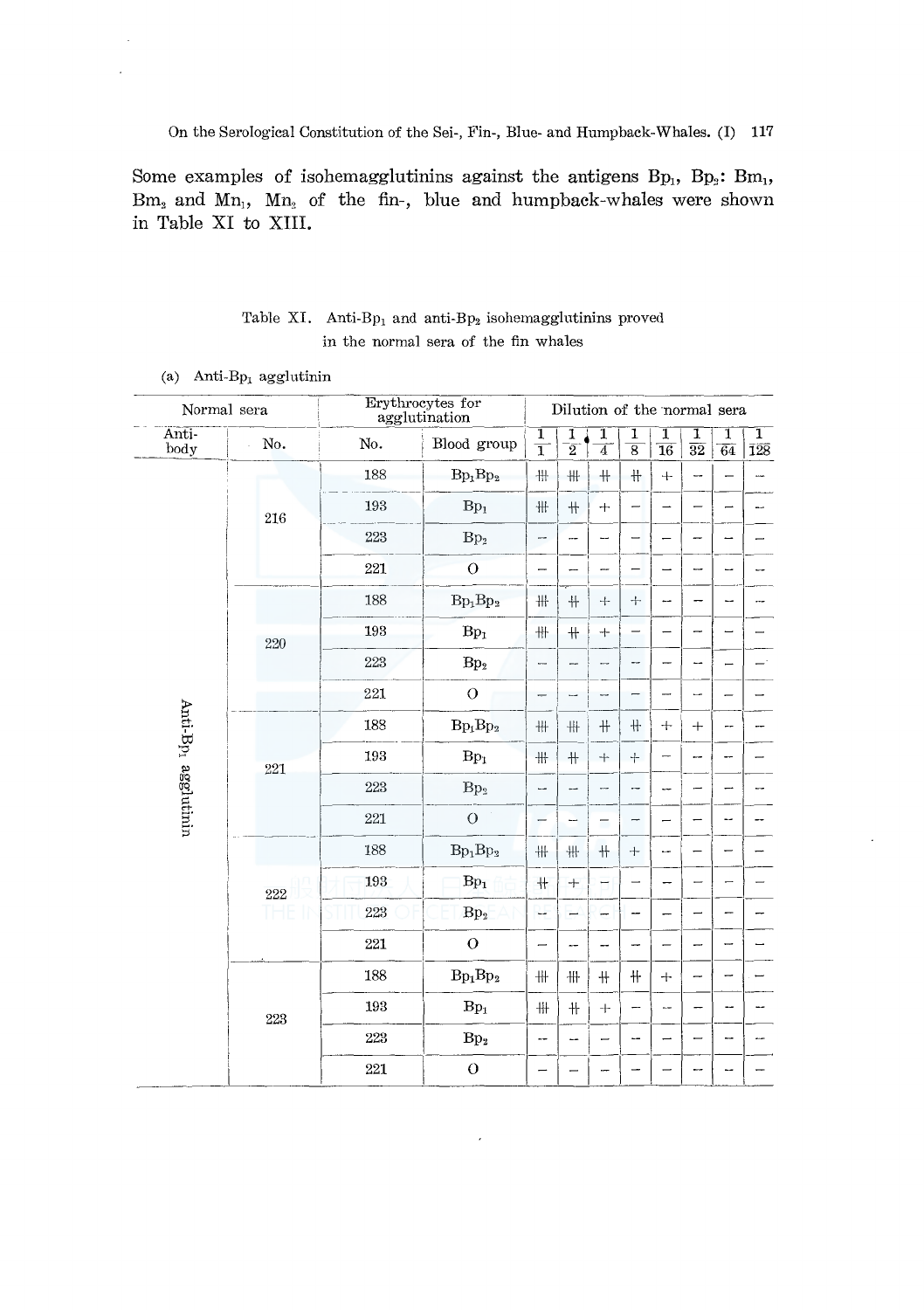# 118 K.. FUJINO

|                     | Normal sera |     | Erythrocytes for<br>agglutination | Dilution of the normal sera |                |                                                                                                                                                                                                                                                                                                                                                                                                                                                                                                                                                                                                                                                  |                     |                          |                          |    |                       |  |  |  |
|---------------------|-------------|-----|-----------------------------------|-----------------------------|----------------|--------------------------------------------------------------------------------------------------------------------------------------------------------------------------------------------------------------------------------------------------------------------------------------------------------------------------------------------------------------------------------------------------------------------------------------------------------------------------------------------------------------------------------------------------------------------------------------------------------------------------------------------------|---------------------|--------------------------|--------------------------|----|-----------------------|--|--|--|
| Anti-<br>body       | No.         | No. | Blood group                       | 1<br>$\overline{1}$         | $\overline{2}$ | $\overline{4}$                                                                                                                                                                                                                                                                                                                                                                                                                                                                                                                                                                                                                                   | 1<br>$\overline{8}$ | 1<br>$\overline{16}$     | $\overline{32}$          | 64 | ı<br>$\overline{128}$ |  |  |  |
|                     |             | 188 | $Bp_1Bp_2$                        | ₩                           | ╫              | $\textcolor{red}{\textcolor{blue}{\textcolor{blue}{\textcolor{blue}{\textcolor{blue}{\textcolor{blue}{\textcolor{blue}{\textcolor{blue}{\textcolor{blue}{\textcolor{blue}{\textcolor{blue}{\textcolor{blue}{\textcolor{blue}{\textcolor{blue}{\textcolor{blue}{\textcolor{blue}{\textcolor{blue}{\textcolor{blue}{\textcolor{blue}{\textcolor{blue}{\textcolor{blue}{\textcolor{blue}{\textcolor{blue}{\textcolor{blue}{\textcolor{blue}{\textcolor{blue}{\textcolor{blue}{\textcolor{blue}{\textcolor{blue}{\textcolor{blue}{\textcolor{blue}{\textcolor{blue}{\textcolor{blue}{\textcolor{blue}{\textcolor{blue}{\textcolor{blue}{\textcolor{$ | $+$                 | $+$                      | ∽                        |    |                       |  |  |  |
|                     | 187         | 165 | $Bp_1$                            | -                           |                | -                                                                                                                                                                                                                                                                                                                                                                                                                                                                                                                                                                                                                                                | ---                 | $\overline{\phantom{0}}$ | -                        | -  |                       |  |  |  |
|                     |             | 153 | Bp <sub>2</sub>                   | 卄                           | ╫              | $^{\rm +}$                                                                                                                                                                                                                                                                                                                                                                                                                                                                                                                                                                                                                                       | 4                   | $\overline{\phantom{0}}$ | --                       |    |                       |  |  |  |
|                     |             | 161 | $\mathbf{o}$                      | --                          |                | --                                                                                                                                                                                                                                                                                                                                                                                                                                                                                                                                                                                                                                               | --                  | --                       | ---                      |    |                       |  |  |  |
|                     |             | 188 | $Bp_1Bp_2$                        | ₩                           | $+$            | $\pm$                                                                                                                                                                                                                                                                                                                                                                                                                                                                                                                                                                                                                                            | $+$                 | --                       | --                       |    |                       |  |  |  |
|                     | 246         | 193 | $Bp_1$                            | —                           |                | -                                                                                                                                                                                                                                                                                                                                                                                                                                                                                                                                                                                                                                                | --                  | -                        |                          |    |                       |  |  |  |
|                     |             | 223 | Bp <sub>2</sub>                   | ₩                           | $+$            | $+$                                                                                                                                                                                                                                                                                                                                                                                                                                                                                                                                                                                                                                              | $+$                 | -                        | --                       | -  |                       |  |  |  |
|                     |             | 221 | $\Omega$                          | --                          | -              | -                                                                                                                                                                                                                                                                                                                                                                                                                                                                                                                                                                                                                                                | -                   | -                        | --                       | -- |                       |  |  |  |
| Anti-Bp2 agglutinin | 247         | 188 | $Bp_1Bp_2$                        | ₩                           | ╫              | $+$                                                                                                                                                                                                                                                                                                                                                                                                                                                                                                                                                                                                                                              | $+$                 | 十                        | —                        | -- |                       |  |  |  |
|                     |             | 193 | $Bp_1$                            | -                           | -              | -                                                                                                                                                                                                                                                                                                                                                                                                                                                                                                                                                                                                                                                | --                  | --                       | ÷                        | -- |                       |  |  |  |
|                     |             | 223 | Bp <sub>2</sub>                   | ╫                           | #              | $\#$                                                                                                                                                                                                                                                                                                                                                                                                                                                                                                                                                                                                                                             | $+$                 | $+$                      | --                       |    |                       |  |  |  |
|                     |             | 221 | $\overline{O}$                    | --                          | -              | ---                                                                                                                                                                                                                                                                                                                                                                                                                                                                                                                                                                                                                                              | ∾                   | ⊷                        | --                       |    |                       |  |  |  |
|                     |             | 188 | $Bp_1Bp_2$                        | 卌                           | $+$            | $+$                                                                                                                                                                                                                                                                                                                                                                                                                                                                                                                                                                                                                                              | $+$                 | --                       | ⊸                        |    |                       |  |  |  |
|                     | 249         | 193 | $Bp_1$                            | ⊷                           | ÷              | -                                                                                                                                                                                                                                                                                                                                                                                                                                                                                                                                                                                                                                                | −                   | --                       | --                       |    |                       |  |  |  |
|                     |             | 230 | $\mathrm{Bp}_2$                   | ₩                           | $+$            | $+$                                                                                                                                                                                                                                                                                                                                                                                                                                                                                                                                                                                                                                              | --                  | --                       | -                        |    |                       |  |  |  |
|                     |             | 231 | $\Omega$                          | $\overline{\phantom{0}}$    | ш.             | me.                                                                                                                                                                                                                                                                                                                                                                                                                                                                                                                                                                                                                                              | -                   | مب                       | ÷                        | -- |                       |  |  |  |
|                     |             | 188 | $Bp_1Bp_2$                        | $\pm$                       | $+$            | $\div$                                                                                                                                                                                                                                                                                                                                                                                                                                                                                                                                                                                                                                           | -                   | $\overline{\phantom{0}}$ | $\overline{\phantom{0}}$ | -  |                       |  |  |  |
|                     |             | 193 | $Bp_1$                            | --                          | --             | --                                                                                                                                                                                                                                                                                                                                                                                                                                                                                                                                                                                                                                               | ---                 |                          |                          |    |                       |  |  |  |
|                     | 251         | 230 | $\rm Bp_2$                        | $+$                         | $+$            | $+$                                                                                                                                                                                                                                                                                                                                                                                                                                                                                                                                                                                                                                              | ↽                   | --                       | --                       |    |                       |  |  |  |
|                     |             | 231 | $\mathbf{o}$                      |                             |                | --                                                                                                                                                                                                                                                                                                                                                                                                                                                                                                                                                                                                                                               |                     |                          |                          |    |                       |  |  |  |

### (b) Anti-B $p_2$  agglutinin

# (c) Anti-B $p_1$ B $p_2$  agglutinin

|                                | Normal sera | Erythrocytes for<br>agglutination |                  | Dilution of the normal sera |                |                |                |                 |                 |                 |     |  |  |
|--------------------------------|-------------|-----------------------------------|------------------|-----------------------------|----------------|----------------|----------------|-----------------|-----------------|-----------------|-----|--|--|
| Anti-<br>body                  | No.         | No.                               | Blood group<br>1 |                             | $\overline{2}$ | $\overline{4}$ | $\overline{8}$ | $\overline{16}$ | $\overline{32}$ | $\overline{64}$ | 128 |  |  |
|                                |             | 188                               | $Bp_1Bp_2$       | 卌                           | ₩              | ₩              | ╫              | $+$             | $+$             |                 |     |  |  |
|                                | 248         | 193                               | $Bp_1$           | ╫                           | 卌              | 卅              | #              | $+$             | $+$             |                 |     |  |  |
| $\text{Anti-Bp}_1 \text{Bp}_2$ |             | 230                               | Bp <sub>2</sub>  | 卄                           | 卝              | $+$            | $+$            | 4               |                 |                 |     |  |  |
|                                |             | 231                               | $\Omega$         |                             |                |                |                |                 |                 |                 |     |  |  |
|                                |             | 188                               | $Bp_1Bp_2$       | ₩                           | ₩              | $+$            | $^{+}$         |                 |                 |                 |     |  |  |
| agglutinin                     | 253         | 193                               | $Bp_1$           | ╫                           | $+$            | $+$            | -              |                 |                 |                 |     |  |  |
|                                |             | 230                               | Bp <sub>2</sub>  | ₩                           | 卌              | #              | $+$            |                 |                 |                 |     |  |  |
|                                |             | 231                               | $\Omega$         |                             |                |                |                |                 |                 |                 |     |  |  |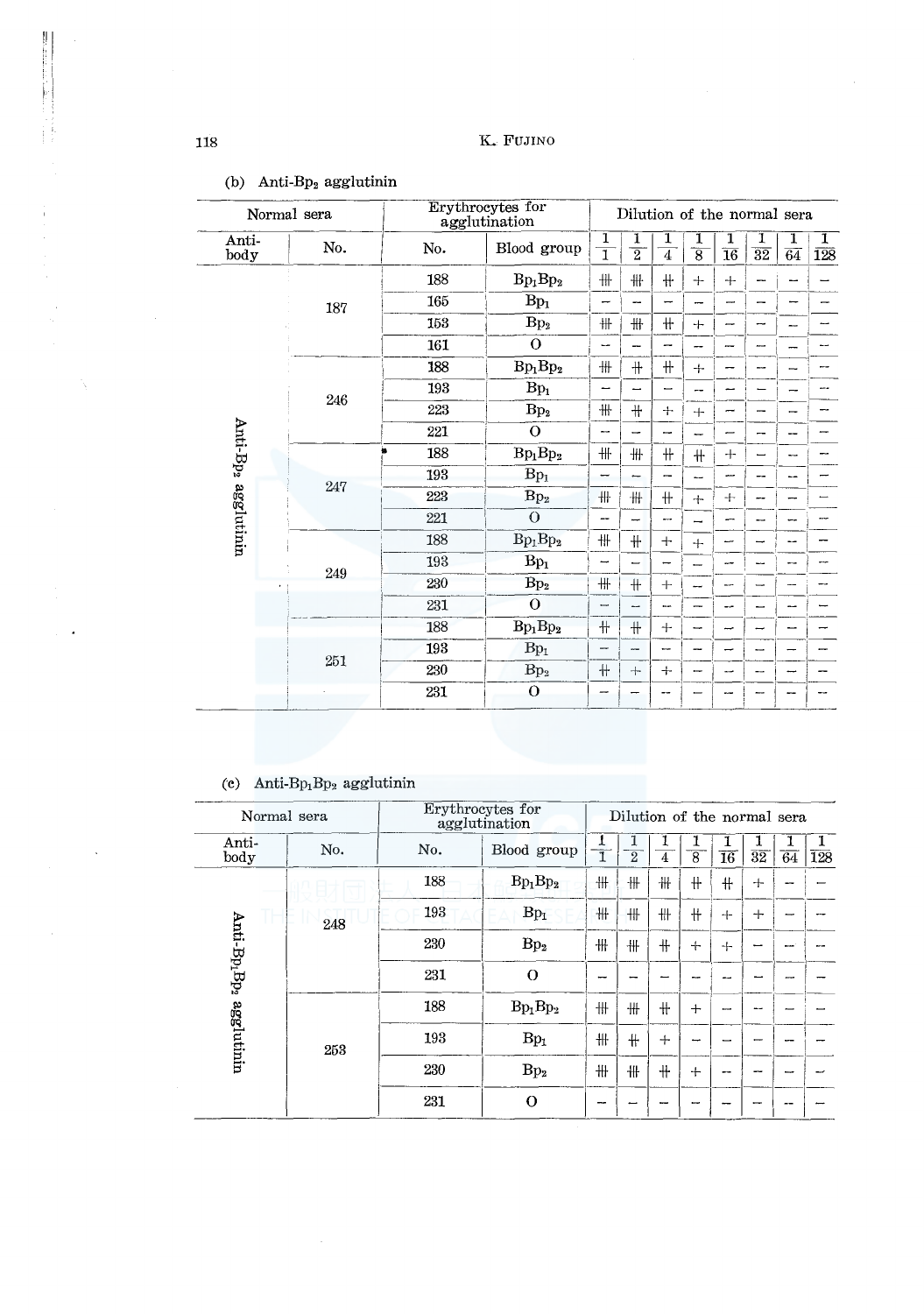Table XII. Anti-Bm<sub>1</sub> and anti-Bm<sub>2</sub> isohemagglutinins proved in the normal sera of the blue whales

 $\overline{a}$ 

|                      | Normal sera |     | Erythrocytes<br>for agglutination | Dilution of the normal sera |                |                     |                     |                           |                      |         |          |  |  |  |
|----------------------|-------------|-----|-----------------------------------|-----------------------------|----------------|---------------------|---------------------|---------------------------|----------------------|---------|----------|--|--|--|
| Anti-<br>body        | No.         | No. | Blood group                       | 1<br>$\overline{1}$         | $\overline{2}$ | 1<br>$\overline{4}$ | 1<br>$\overline{8}$ | 1<br>$\overline{16}$      | 1<br>$\overline{32}$ | 1<br>64 | 1<br>128 |  |  |  |
|                      |             | 129 | $Bm_1Bm_2$                        | $\frac{111}{111}$           | ₩              | #                   | $+$                 | $+$                       |                      |         |          |  |  |  |
|                      | 61          | 117 | $Bm_1$                            | $\mathop{\#}\nolimits$      | $+$            | $+$                 | 4                   | $+$                       |                      |         |          |  |  |  |
|                      |             | 160 | Bm <sub>2</sub>                   |                             |                |                     | --                  |                           |                      |         |          |  |  |  |
|                      |             | 140 | $\mathbf O$                       |                             |                |                     |                     |                           |                      |         |          |  |  |  |
| Anti-Bm <sub>1</sub> |             | 129 | $Bm_1Bm_2$                        | 卌                           | ╫              | $+$                 | ⊷                   |                           |                      |         |          |  |  |  |
|                      | 155         | 117 | $Bm_1$                            | $\#$                        | $+$            | $+$                 | --                  |                           |                      |         |          |  |  |  |
| agglutinin           |             | 160 | Bm <sub>2</sub>                   | -                           |                |                     |                     |                           |                      |         |          |  |  |  |
|                      |             | 140 | $\Omega$                          | -                           |                |                     |                     |                           |                      |         |          |  |  |  |
|                      |             | 297 | $Bm_1Bm_2$                        | 卄                           | 卄              | ₩                   | #                   | $\boldsymbol{\mathsf{+}}$ | $+$                  | $+$     |          |  |  |  |
|                      | 164         | 227 | Bm <sub>1</sub>                   | $\mathop{\#}$               | 卅              | $+$                 | $+$                 | $+$                       |                      |         |          |  |  |  |
|                      |             | 160 | Bm <sub>2</sub>                   | mar.                        |                |                     | --                  |                           |                      |         |          |  |  |  |
|                      |             | 159 | $\Omega$                          |                             |                |                     |                     |                           |                      |         |          |  |  |  |

(a) Anti-B $m_1$  agglutinin

#### (b) Anti-B $m_2$  agglutinin

 $\cdot$ 

|                      | Normal sera |     | Erythrocytes<br>for agglutination | Dilution of the normal sera  |                |        |                     |                          |                 |              |                       |  |  |
|----------------------|-------------|-----|-----------------------------------|------------------------------|----------------|--------|---------------------|--------------------------|-----------------|--------------|-----------------------|--|--|
| Anti-<br>body        | No.         | No. | Blood group                       | 1<br>$\overline{\mathbf{1}}$ | $\overline{2}$ | 1<br>4 | 1<br>$\overline{8}$ | 1<br>$\overline{16}$     | $\overline{32}$ | 64           | 1<br>$\overline{128}$ |  |  |
|                      |             | 129 | $Bm_1Bm_1$                        | 卌                            | 卅              | 卄      | $+$                 | $+$                      |                 |              |                       |  |  |
|                      | 17          | 117 | $Bm_1$                            |                              |                |        |                     | --                       |                 |              |                       |  |  |
|                      |             | 160 | Bm <sub>2</sub>                   | ₩                            | #              | $+$    | $+$                 | $+$                      |                 |              |                       |  |  |
|                      |             | 140 | $\circ$                           | ╾                            |                |        |                     | н.                       |                 |              |                       |  |  |
| Anti-Bm <sub>2</sub> |             | 129 | $Bm_1Bm_2$                        | 卅                            | ₩              | ₩      | 卅                   | $+$                      | $+$             | $+$          |                       |  |  |
|                      | 157         | 117 | $\rm{Bm}_{1}$                     |                              |                |        |                     |                          |                 |              |                       |  |  |
| agglutinin           |             | 160 | Bm <sub>2</sub>                   | ╫                            | ₩              | ₩      | 卌                   | $+$                      | $+$             | $\mathrm{+}$ |                       |  |  |
|                      |             | 140 | $\Omega$                          |                              |                |        | -                   |                          |                 |              |                       |  |  |
|                      |             | 297 | $Bm_1Bm_2$                        | ₩                            | 卌              | ╫      | $+$                 | $\overline{\phantom{0}}$ |                 |              |                       |  |  |
|                      | 205         | 227 | Bm <sub>1</sub>                   |                              |                |        |                     | -                        |                 |              |                       |  |  |
|                      |             | 199 | Bm <sub>2</sub>                   | 卌                            | ╫              | $+$    | $+$                 | -                        |                 |              |                       |  |  |
|                      |             | 196 | $\mathbf O$                       | --                           |                |        |                     |                          |                 |              |                       |  |  |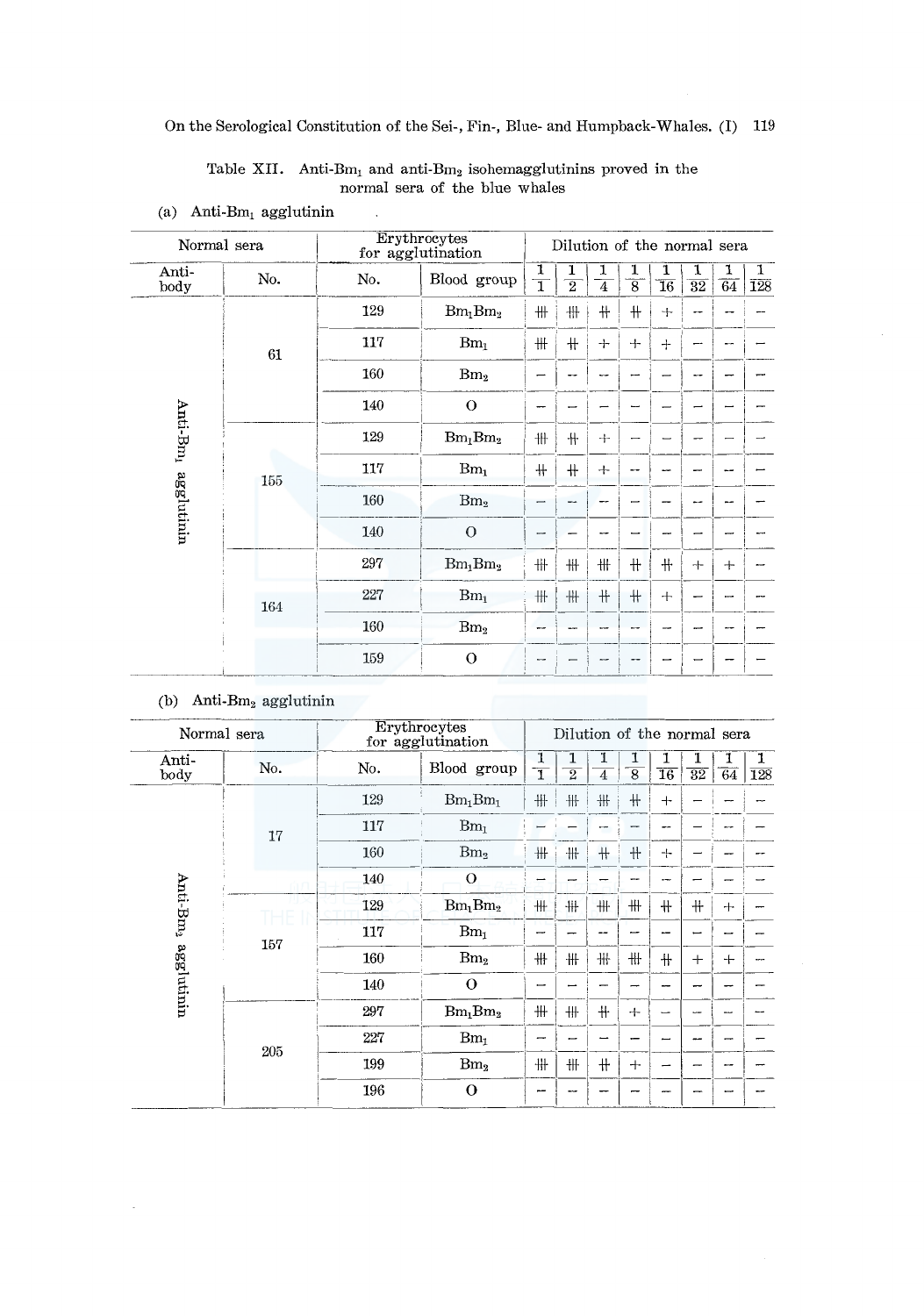| Normal sera                                        |     | Erythrocytes<br>for agglutination |                  | Dilution of the normal sera |                |     |                |     |     |                 |     |  |  |
|----------------------------------------------------|-----|-----------------------------------|------------------|-----------------------------|----------------|-----|----------------|-----|-----|-----------------|-----|--|--|
| Anti-<br>body                                      | No. | No.                               | Blood group<br>ī |                             | $\overline{2}$ | 4   | $\overline{8}$ | 16  | 32  | $\overline{64}$ | 128 |  |  |
|                                                    |     | 129                               | $Bm_1Bm_2$       | 卌                           | 卅              | ₩   | $+$            | $+$ | $+$ |                 |     |  |  |
|                                                    | 156 | 117                               | $Bm_1$           | $+$                         | $+$            | $+$ | $+$            | $+$ | --- |                 |     |  |  |
|                                                    |     | 160                               | Bm <sub>2</sub>  | $+$                         | $+$            | -   | −              |     |     |                 |     |  |  |
|                                                    |     | 140                               | $\Omega$         |                             |                |     |                |     |     |                 |     |  |  |
| Anti-Bm <sub>1</sub> Bm <sub>2</sub><br>agglutinin |     | 297                               | $Bm_1Bm_2$       | ╫                           | 卌              | 卅   | ╫              | $+$ | $+$ |                 |     |  |  |
|                                                    | 181 | 227                               | Bm <sub>1</sub>  | 卅                           | ₩              | ╫   | #              | #   | $+$ |                 |     |  |  |
|                                                    |     | 160                               | Bm <sub>2</sub>  | ₩                           | 卅              | $+$ | ╫              | $+$ |     |                 |     |  |  |
|                                                    |     | 159                               | $\Omega$         | مسد                         |                |     |                | --  |     |                 |     |  |  |
|                                                    |     |                                   |                  |                             |                |     |                |     |     |                 |     |  |  |

# (c) Anti- $Bm_1Bm_2$  agglutinin

Table XIII. Anti-Mn<sub>1</sub> and anti-Mn<sub>2</sub> isohemagglutinins proved in the normal sera of the humpback whales

(a) Anti-Mn<sub>1</sub> agglutinin

| Normal sera   |     |     | Erythrocytes<br>for agglutination | Dilution of the normal sera |                          |                          |                          |                      |                      |                          |          |  |  |  |
|---------------|-----|-----|-----------------------------------|-----------------------------|--------------------------|--------------------------|--------------------------|----------------------|----------------------|--------------------------|----------|--|--|--|
| Anti-<br>body | No. | No. | Blood group                       | 1<br>$\overline{1}$         | 1<br>$\overline{2}$      | 1<br>$\overline{4}$      | 1<br>$\overline{8}$      | ┻<br>$\overline{16}$ | T<br>$\overline{32}$ | 1<br>64                  | ī<br>128 |  |  |  |
|               |     | 203 | $Mn_1Mn_2$                        | 卌                           | ₩                        | #                        | ₩                        | ₩                    | $\#$                 | $\pm$                    | $+$      |  |  |  |
|               | 180 | 151 | $Mn_1$                            | 卌                           | ₩                        | 卅                        | $\ddagger\ddagger$       | #                    | $+$                  |                          |          |  |  |  |
|               |     | 211 | Mn <sub>2</sub>                   | -                           | --                       | --                       |                          | --                   |                      |                          |          |  |  |  |
|               |     | 192 | $\circ$                           | ÷                           |                          | --                       |                          | me.                  | -                    |                          |          |  |  |  |
|               |     | 203 | $Mn_1Mn_2$                        | ₩                           | #                        | $+$                      | $+$                      | ⊷                    |                      |                          |          |  |  |  |
| Anti-M $n_1$  | 191 | 151 | $Mn_1$                            | $+$                         | $+$                      | ⊷                        |                          |                      |                      | ÷                        |          |  |  |  |
| agglutinin    |     | 211 | Mn <sub>2</sub>                   | -                           | $\overline{\phantom{0}}$ |                          | -                        | --                   | --                   | --                       |          |  |  |  |
|               |     | 192 | $\Omega$                          | $\overline{\phantom{0}}$    |                          |                          |                          | -                    | ---                  | $\overline{\phantom{0}}$ |          |  |  |  |
|               |     | 203 | $Mn_1Mn_2$                        | ₩                           | 卌                        | 卅                        | 卅                        | ₩                    | $+$                  | $+$                      |          |  |  |  |
|               | 204 | 151 | $Mn_1$                            | 卅                           | ₩                        | #                        | ₩                        | #                    | $+$                  | $+$                      |          |  |  |  |
|               |     | 211 | Mn <sub>2</sub>                   | -                           | $\overline{\phantom{0}}$ | $\overline{\phantom{a}}$ | $\overline{\phantom{0}}$ | -                    | -                    | مسد                      |          |  |  |  |
|               |     | 192 | $\mathbf{o}$                      |                             |                          |                          |                          |                      |                      |                          |          |  |  |  |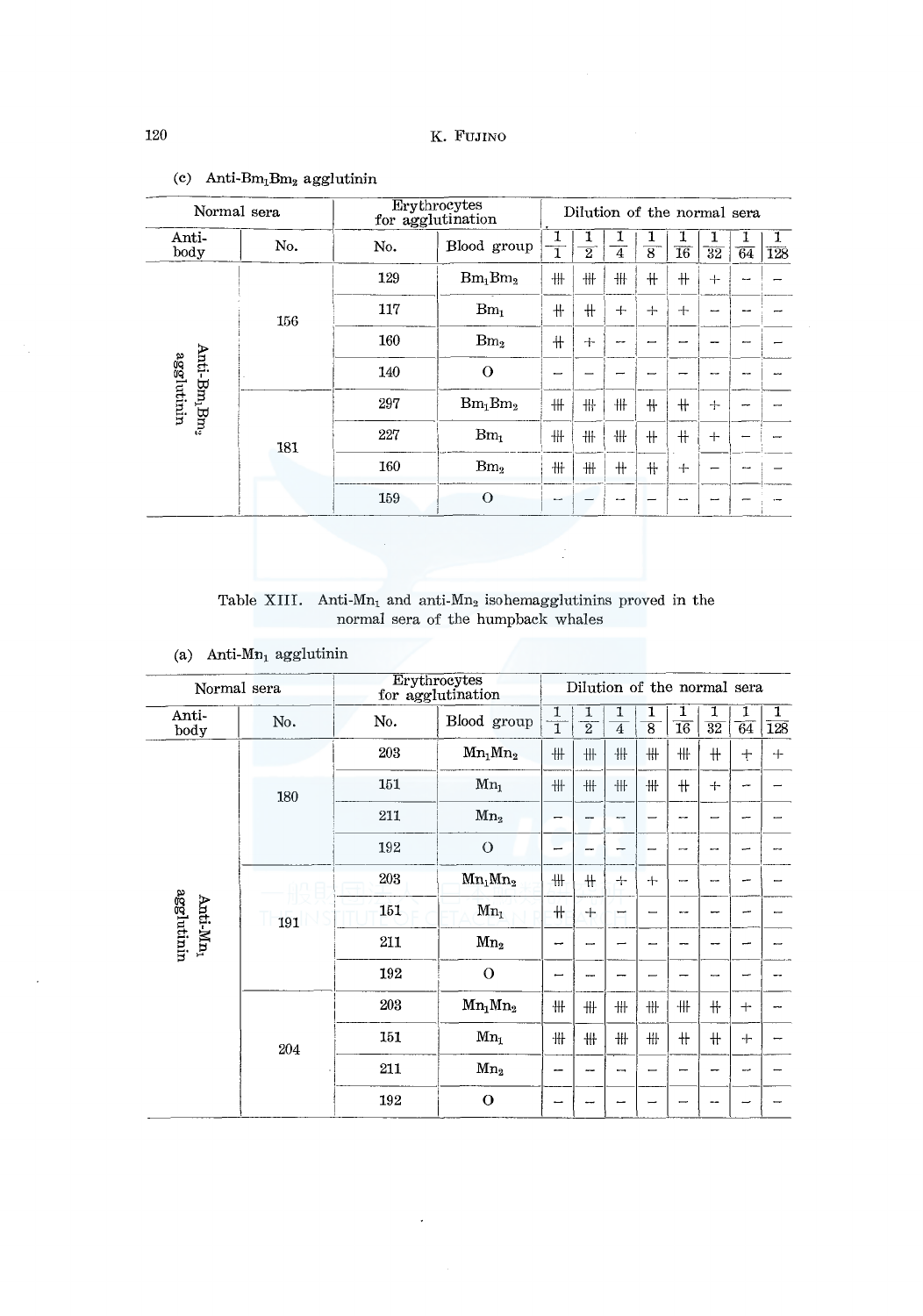| Normal sera                     |         |              | Erythrocytes<br>for agglutination |                          | Dilution of the normal sera |                |                          |                      |                            |                 |                       |
|---------------------------------|---------|--------------|-----------------------------------|--------------------------|-----------------------------|----------------|--------------------------|----------------------|----------------------------|-----------------|-----------------------|
| Anti-<br>body                   | No.     | No.          | Blood group                       | 1<br>$\overline{1}$      | 1<br>$\overline{2}$         | $\overline{4}$ | $\overline{8}$           | 1<br>$\overline{16}$ | $\overline{3}\overline{2}$ | $\overline{64}$ | ı<br>$\overline{128}$ |
|                                 |         | 203          | $Mn_1Mn_2$                        | 卌                        | ╫                           | ╫              | $+$                      |                      |                            |                 |                       |
|                                 | 142     | 151          | $Mn_1$                            |                          |                             |                | ╾                        | --                   |                            |                 |                       |
|                                 |         | 211          | Mn <sub>2</sub>                   | 冊                        | $+$                         | $+$            | $+$                      | -                    |                            |                 |                       |
|                                 |         | 192          | $\mathbf O$                       | $\overline{\phantom{a}}$ |                             |                | $\overline{\phantom{0}}$ | --                   |                            |                 |                       |
|                                 |         | 203          | $Mn_1Mn_2$                        | ₩.                       | $+$                         | ÷              | --                       |                      |                            |                 |                       |
|                                 | 151     | 151          | $Mn_1$                            |                          |                             |                |                          |                      |                            |                 |                       |
| Anti-Mn <sub>2</sub> agglutinin |         | 211          | Mn <sub>2</sub>                   | 卅                        | ₩                           | $+$            |                          |                      |                            |                 |                       |
|                                 |         | 192          | $\overline{O}$                    |                          | --                          |                |                          | ∽                    |                            |                 |                       |
|                                 | $\, \,$ | 203          | $Mn_1Mn_2$                        | 卌                        | $\!+\!$                     | $+$            | $+$                      | $+$                  |                            |                 |                       |
|                                 | 206     | 151          | $Mn_1$                            | -                        |                             | ---            | ---                      |                      |                            |                 |                       |
|                                 |         | 211          | Mn <sub>2</sub>                   | 卅                        | 卄                           | $+$            | $+$                      | 十                    | -                          |                 |                       |
|                                 | 192     | $\mathbf{O}$ | --                                |                          |                             |                |                          | --                   |                            |                 |                       |

#### (b) Anti-Mn<sub>2</sub> agglutinin

(b) Anti- $Mn_1Mn_2$  agglutinin

|                                      | Normal sera | Erythrocytes<br>for agglutination |                 | Dilution of the normal sera |                |     |                |                 |                      |     |     |  |  |
|--------------------------------------|-------------|-----------------------------------|-----------------|-----------------------------|----------------|-----|----------------|-----------------|----------------------|-----|-----|--|--|
| Anti-<br>body                        | No.         | No.                               | Blood group     |                             | $\overline{2}$ | 4   | $\overline{8}$ | $\overline{16}$ | T<br>$\overline{32}$ | 64  | 128 |  |  |
|                                      |             | 203                               | $Mn_1Mn_2$      | 卄                           | 卄              | 卅   | ╫              | $+$             | ---                  |     |     |  |  |
|                                      | 143         | 151                               | $Mn_i$          | #                           | 卄              | $+$ |                |                 |                      |     |     |  |  |
| Anti-Mn <sub>i</sub> Mn <sub>2</sub> |             | 211                               | M <sub>n</sub>  | ₩                           | 卄              | ╫   | ╫              | $+$             | --                   |     |     |  |  |
|                                      |             | 191                               | $\Omega$        | --                          |                |     | man.           |                 |                      |     |     |  |  |
|                                      |             | 203                               | $Mn_1Mn_2$      | 冊                           | 卅              | 卄   | 卄              | ╫               | 卄                    | $+$ | $+$ |  |  |
| agglutinin                           | 192         | 151                               | $Mn_1$          | #                           | 卅              | 冊   | 卄              | $+$             | $+$                  |     |     |  |  |
|                                      |             | 211                               | Mn <sub>2</sub> | 卌                           | 冊              | 卄   | 卄              | $+$             | $+$                  | $+$ | $+$ |  |  |
|                                      |             | 191                               | $\Omega$        |                             |                |     |                | --              |                      |     |     |  |  |

# Conclusion

(1) So far as just the author's survey goes, in the "serum type" of the four species of baleen whales, that is sei-, fin-, blue and humpback-whales, some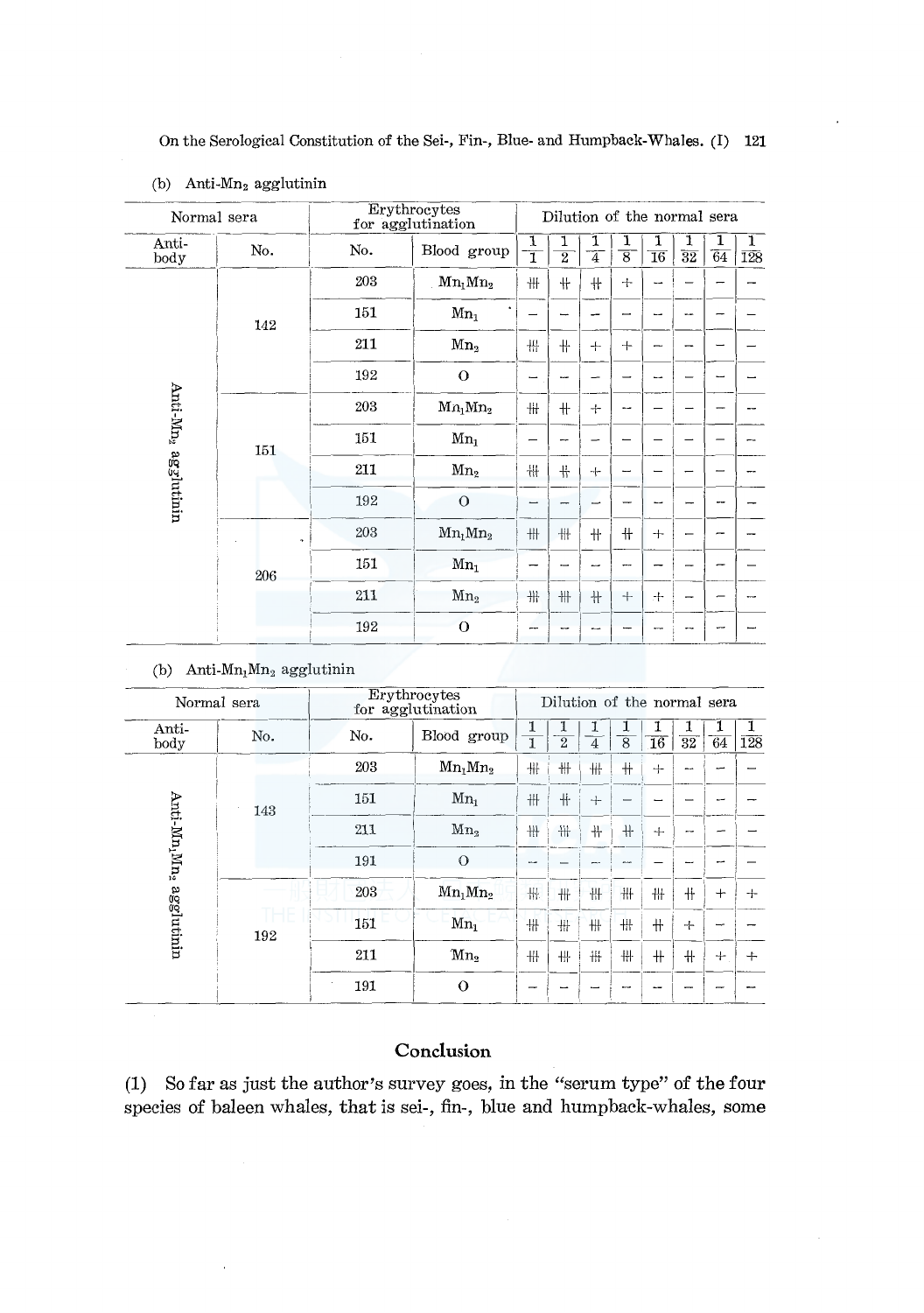#### 122 K. FUJINO

species have all of the four types, namely  $\alpha' \beta'$ ,  $\alpha'$ ,  $\beta'$  and  $\alpha'$ , while the other have only some part of the four. The frequencies of their types are as follows:

- (a) Sei-whale  $\alpha' \beta' : 0.0\%$ ,  $\alpha' : 18.8\%$ ,  $\beta' : 0.0\%$ ,  $\alpha' : 81.2\%$
- (b) Fin-whale  $\alpha'\beta':9.6\%$ ,  $\alpha':6.5\%$ ,  $\beta':6.5\%$ ,  $o':77.4\%$
- (c) Blue-whale  $\alpha' \beta'$ : 8.9%,  $\alpha'$ : 39.7%,  $\beta'$ : 0.0%,  $o'$ : 51.4%
- (d) Humpback-whale  $\alpha' \beta'$  : 0.0%,  $\alpha'$  : 40.0%,  $\beta'$  : 0.0%,  $o'$  : 60.0%

(2) The existence of the two kinds of antigens, that is  $Bb_1 - Bb_2$ ,  $Bp_1 - Bp_2$ ,  $Bm_1-Bm_2$  and  $Mn_1-Mn_2$  in the erythrocytes of the sei-, fin-, blue- and humpback-whales respectively, were affirmed positively by the immune antibodies which were obtained by immunizing the rabbits with their erythrocytes. The erythrocytes of each species were able to be classified into four kinds as follows.

- (a) Sei-whale  $Bb_1Bb_2: 18.8\%$ ,  $Bb_1: 21.9\%$ ,  $Bb_2: 9.3\%$ ,  $0: 50.0\%$
- (b) Fin-whale  $\text{Bp}_1\text{Bp}_2$ : 7.0%,  $\text{Bp}_1$ : 21.5%,  $\text{Bp}_2$ : 16.0%, 0: 55.5%
- (c) Blue-whale  $\text{Bm}_1\text{Bm}_2$ :  $4.3\%$ ,  $\text{Bm}_1$ :  $31.9\%$ ,  $\text{Bm}_2$ :  $10.6\%$ ,  $0:53.2\%$

(d) Humpback-whale  $Mn_1Mn_2$ : 11.4%,  $Mn_1$ : 25.7%,  $Mn_2$ : 8.6%, 0: 52.3% (3) The frequency of each type of the fin-whales caught in the northern Pacific Ocean in 1952 showed a remarkable seasonal variation during the whaling season from July 19 to September 19.

(I) July 19 to August 10 (80 whales examined)

 $Bp_1Bp_2$ : 3.8%,  $Bp_1$ : 22.5%,  $Bp_2$ : 5.0%, O: 68.7%

(II) August 11 to August 31 (60 whales examined)

 $Bp_1Bp_2$ : 13.3%,  $Bp_1$ : 35.0%,  $Bp_2$ : 16.7%, 0: 35.0%

(III) September 1 to September 19 (60 whales examined)

 $Bp_1Bp_2$ : 5.0%,  $Bp_1$ : 6.7%,  $Bp_2$ : 30.0%, O: 58.3%

Average through the whole season (200 whales examined)

 $Bp_1Bp_2$ : 7.0%,  $Bp_1$ : 21.5%,  $Bp_2$ : 16.0%, 0: 55.5%

It seems that this fact can be taken for as the indicator of discriminating the local difference and mixing of different populations of whale races, judging from the meaning of biochemical racial index in human being. But detailed discussion must be looked for in future investigations. As for the other whale species no particular tendency was found because of the scantiness of the available number of whales.

(4) Isohemagglutinins was found in the normal sera on the four kinds of baleen whales. In the sei-whale it has no relation to  $Bb_1$ -Bb, system and the agglutinin titer was low. In the fin-, blue- and humpback-whales were found some agglutining which react specifically to receptors of  $Bb_1-Bb_2$ , Bm<sub>1</sub>-Bm<sub>2</sub> and Mn<sub>1</sub>-Mn<sub>2</sub> systems respectively, and moreover their agglutinin titers were fairly high. But they were found irregularly.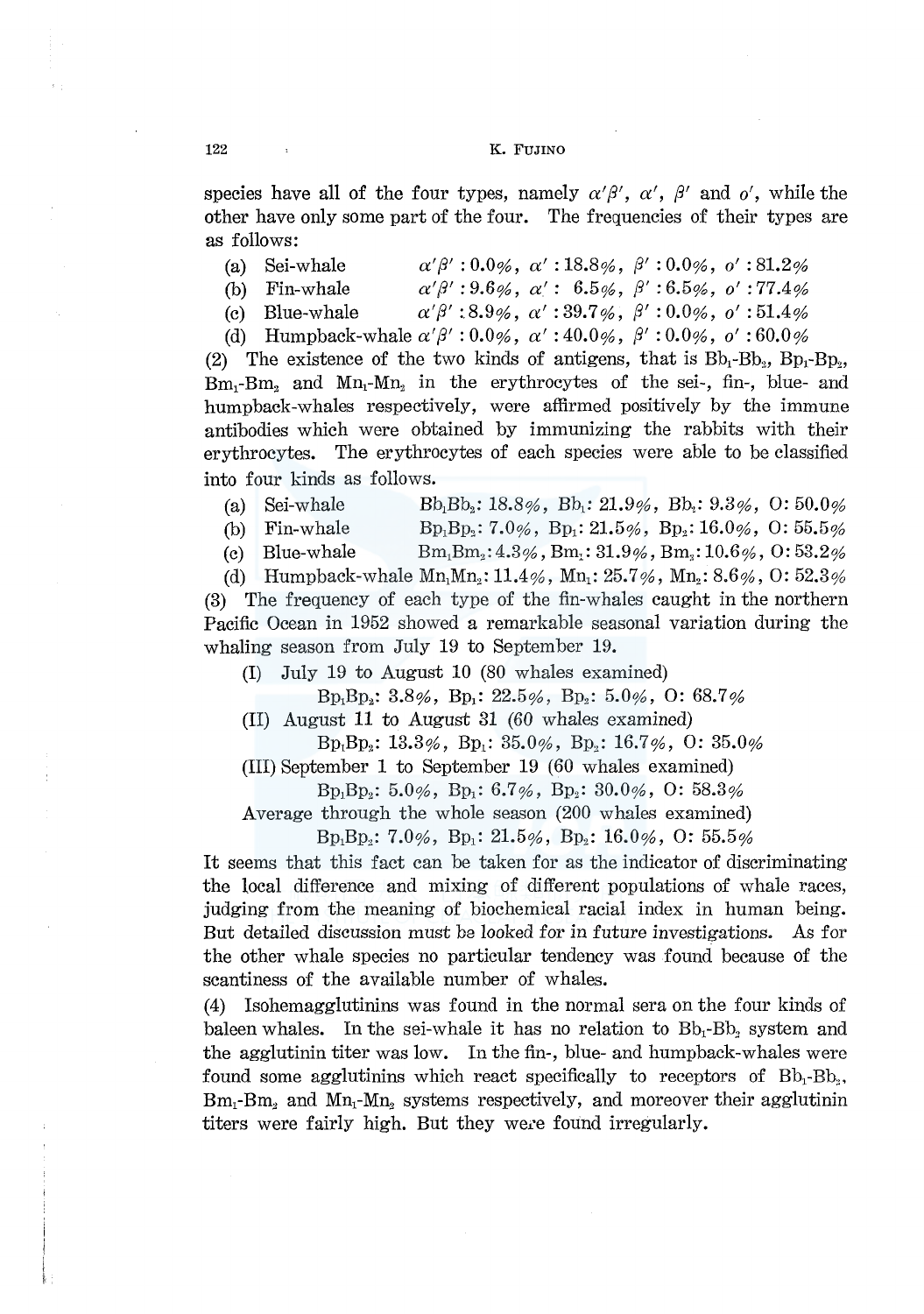On the Serological Constitution of the Sei-, Fin-, Blue- and Humpback-Whales. (I) 123

#### **References**

- 1) Landsteiner, K.: Wien Klin. Woch. 14: 1132-1134, 1901.
- 2) Dungern, E. and Hirschfeld, L.: Zeitschr. f. Immunitatsf., 4: 531-546, 1910.
- 3) Dungern, E. and Hirschfeld, L.: ibid., 6: 284, 1913.
- 4) Bernstein, F.: Klin. Wochenschr., 1495-1497, 1924.
- 5) Furuhata, T.: Shakai Igaku Zasshi, 471: 183-201, 1925.
- 6) Furuhata, T.: ibid., 472: 28-31, 1926.
- 7) Ueyama, R.: Hanzaigaku Zasshi, 12 (6): 24-29, 1938.
- 8) Ueyama, R.; Hanzaigaku Zasshi, 14 (3): 407-425, 1940.
- 9) Furuhata, T., Imamura, S. and Sugishita, S.: ibid., 9 (1): 54-57, 1935.
- 10) Echigo, K.: Juzenkai Zasshi, 40 (1): 14-50, 1935.
- 11) Arai, K.: Hanzaigaku Zasshi, 13 (3): 36-50, 1939.
- 12) Imamura, S.: ibid., 9 (5): 61-71, 1935.
- 13) Furuhata, T.: Idengaku Zasshi, 15 (1), 1939.
- 14) Landsteiner, K. and Wiener, A. S.: Proc. Soc. Exp. Biol. and Med., 43: 223, 1940.
- 15) Landsteiner, K. and Wiener, A. S.: Journal of Exp. Med., 74 (4): 309-320, 1941.
- 16) Izeki, S. and Hayashida, S.: Nihon Hoigakkai Zasshi, 1 (1): 1-8, 1942.
- 17) Miki, H.: Kyoto Furitsu Ikadaigaku Zasshi, 16 (1): 199-232, 1936.
- 18) Mizu, M. and Mizutani, H.: Juzenkai Zasshi, 36 (4): 710-772, 1931.
- 19) Mizu, M.: ibid., 36 (4): 876-902, 1931.
- 20) Mizutani, H.: ibid., 37 (12): 2968-2971, 1932.
- 21) Hirschfeld, L. and Prezemycki, E.: C.R. Soc. Biol., 89: 1360-1361, 1923.
- 22) Kajiwara, T.: Rikugun Jûidanhô,: 885-916, 1933
- 23) Schwarz: Zeitschr. f. Immunitatsf., 48 (1): 79-96, 1926.
- 24) Izeki, S.: Kanazawa Ikadaigaku Juzenkai Zasshi, 42 (12): 147-172, 1937.
- 25) Izeki, S. and Terashima, M.: Tokyo Iji Shinshi, 3192: 1373-1374, 1940.
- 26) Izeki, S. and Namba, S.: 26th Nihon Hôigaku Sôkai Y (shi: 158-160, 1941.
- 27) Tsunoda, S. and Inoue, Y.: ibid., 1941.
- 28) Yamaguchi, K.: Hanzaigaku Zasshi, 15 (4): 65-70, 1941.
- 29) Asakawa, K.: Chiba Igakkai Zasshi, 11 (6): 906-1000, 1933.
- 30) Mizutani, H.: .Juzenkai Zasshi, 37 (12): 175-195, 1932; 38 (2): 569, 1933.
- 31) Mizutani, H.: ibid., 37 (12): 2951-2972, 1932.
- 32) Ueyama, R.: Hanzaigaku Zasshi, 13 (1): 51-64, 1939.
- 33) Furuhata, T.: Tokyo Iji Shinshi, 3120: 271, 1939.
- 34) Maeda, I.: Juzenkai Zasshi, 43 (4): 1333-1349, 1938.
- 35) Maeda, I.: ibid., 43 (4): 1350-1358, 1938.
- 36) Yoshihara, M.: Chiba Igakkai Zasshi, 13: 945-972, 1266-1312, 1440-1562, 1935.
- 37) Terashima, M.: Tokyo Igakkai Zasshi, 56 (2): 257-309, 1942.
- 38) Kagaya, Y.: Chiba Igakkai Zasshi, 15 (1): 40-45, 1937.
- 39) Ichihara, T.: ibid., 15 (10): 2204-2287, 1937.
- 40) Izeki S. and Terashima, M.: Hanzaigaku Zasshi, 14 (6): 8-13, 1940.
- 41) Furuhata, T.: "Oyako Hôigaku", Kazoku Seido Zenshû, Part 1, Shironhen, 3, 1937 (Kawade Shobo).
- 42) Kishi, T.: Juzenkai, Zasshi, 33 (11): 1'?12-1828, 1928.
- 43) Kubo, T.: Chugai Iji Shimpô, 1133, 1928.
- 44) Furuhata, T.: Hanzaigaku Zasshi, 8 (4): 28-35, 1934.
- 45) Schiff, F.: Deutsch. Zeitschr. f. gerichtl. Med., 20: 315, 1933.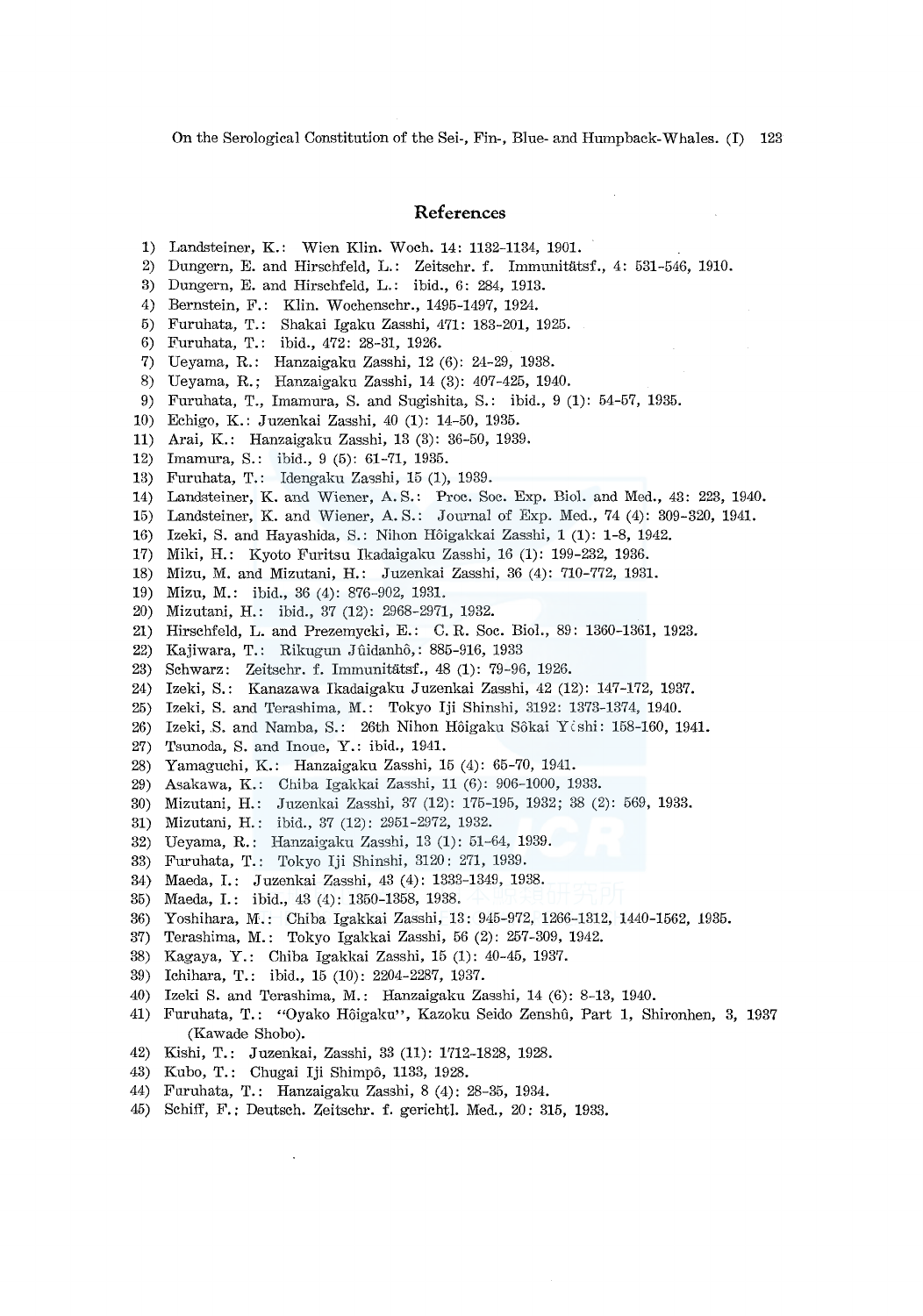#### 124 K. FUJINO

- 46) Ottenberg, R.: Journal of Immunology, 6 (5): 36 & 385, 1921.
- 47) Ottenberg, R.: ibid., 8: 11, 1923.
- 48) Kishi, T.: Shakai Igaku Zasshi, 493 & 494, 1929.
- 49) Fujiwara, N.: ibid., 492, 1928.
- 50) Just: Zeitschr. f. Induk. Abstamm. u. Vererbungslehre, 67: 263, 1934.
- 51) Hirschfeld, L. and H.: Lancet., 2: 675-679, 1919.
- 52) Furuhata, T.: Nihon Gakujitsu Kyokai Hokoku, 8 (4): 564-573, 1933.
- 53) Hirschfeld, L.: Ergebn. d. Hyg., 8: 367, 1926.
- 54) Stevens, W. L.: Human Biology, 24 (1): 12-24, 1952.
- 55) Yamaguchi, K. and Fujino, K.: The Scientific Report of the Whales Research Institute, 7: 69-77, 1952 and Proceedings of the Japan Academy, 29 (2): 61-67, 1953.
- 56) Omura, H., Nishimoto, S. and Fujino, K.: The Sei Whales in the Adjacent Waters of Japan, 1952, Fisheries Agency of Japanese Government.